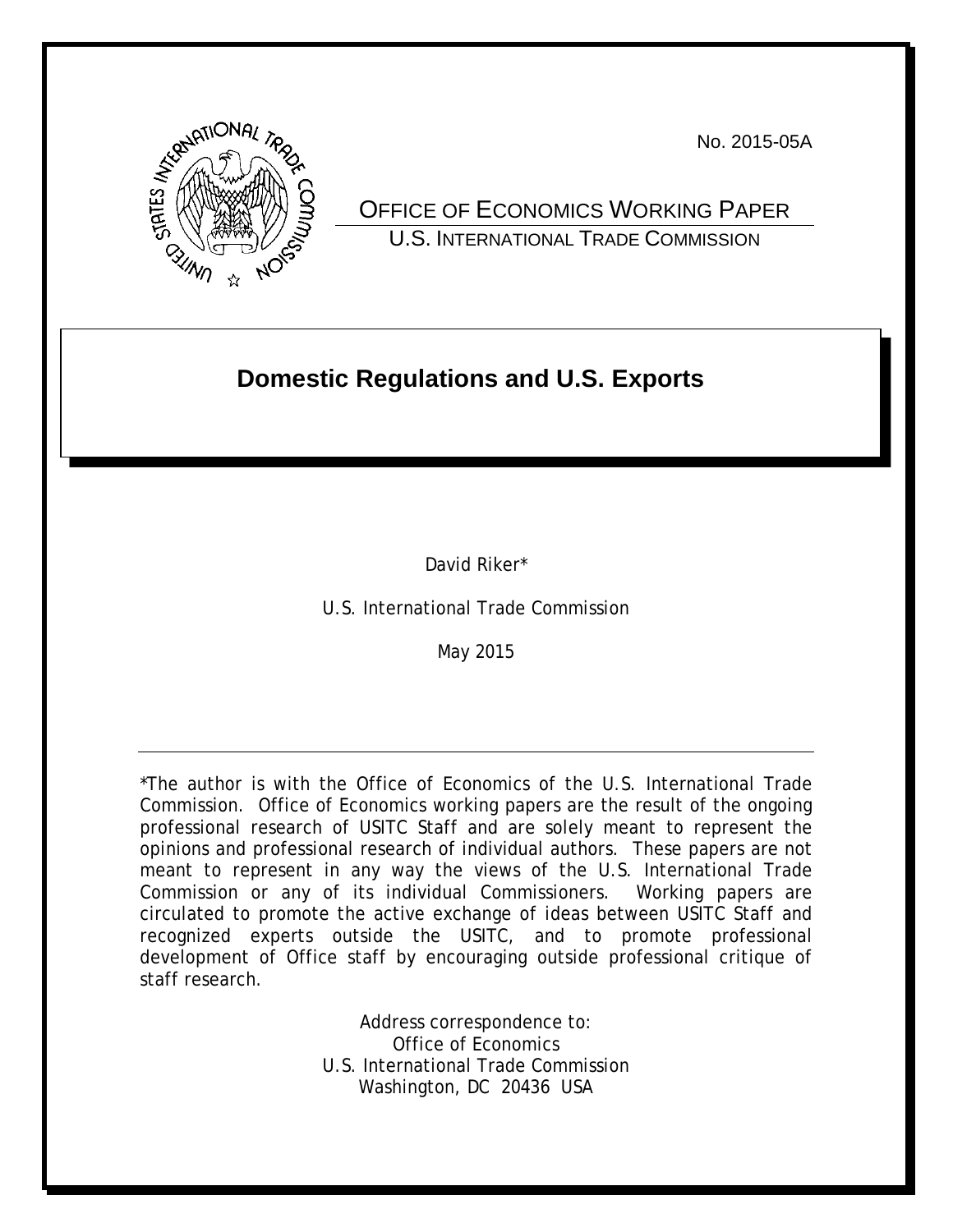### **Domestic Regulations and U.S. Exports**

David Riker $<sup>1</sup>$  $<sup>1</sup>$  $<sup>1</sup>$ </sup>

U.S. International Trade Commission, Office of Economics, Research Division

April 28, 2015

### **Abstract**

The regulatory compliance costs of manufacturing firms often take the form of fixed costs of production, and they may reduce the firms' competitiveness, including their competitiveness in export markets. Yet most models of the impact of regulatory policy on trade flows are based on economic models with constant returns to scale and perfect competition that are not structured to allow for fixed costs of production. If, to make due, policy modelers represent regulatory costs as purely variable costs, then this assumption will dictate the prediction of the economic analysis: an increase in regulatory costs will reduce an industry's exports. In this paper, I examine this policy modeling issue using a model of international trade with fixed costs of production, fixed costs of exporting, and firm heterogeneity based on Melitz (2003), Chaney (2008), and the literature that has followed. The model shows that a country-specific increase in fixed costs of production may have little or no effect on a sector's exports, because exporting firms are generally more productive and will probably be able to profitably export despite the increase in fixed costs. The firms that lose profitability and exit the market are non-exporters. On the other hand, an increase in variable costs of production can significantly reduce the sector's exports. The model also predicts that any increase in domestic regulations, whether in the form of fixed or variable costs, will increase the sector's imports. I embed the Melitz-Chaney model within a GTAP model in order to account for the general equilibrium trade effects of the regulatory compliance costs. The model can be used to evaluate the effects of a variety of behind-the-border non-tariff measures that are structured in part as fixed costs of production. To illustrate, I use the extended GTAP model to quantify the effects of the labor costs of pollution abatement in the electronics, machinery, and transportation equipment sectors in the United States.

Keywords: International Trade with Scale Economies, Trade Simulation, Computable General Equilibrium Models, Regulation

JEL Codes: F12, F17, C68, Q52

 $\overline{a}$ 

<span id="page-1-0"></span><sup>&</sup>lt;sup>1</sup> This working paper is the result of ongoing professional research of ITC Staff and is solely meant to represent the opinions and professional research of the author. It is not meant to represent in any way the views of the U.S. International Trade Commission or any of its individual Commissioners. Please address correspondence to David Riker by email a[t david.riker@usitc.gov.](mailto:david.riker@usitc.gov)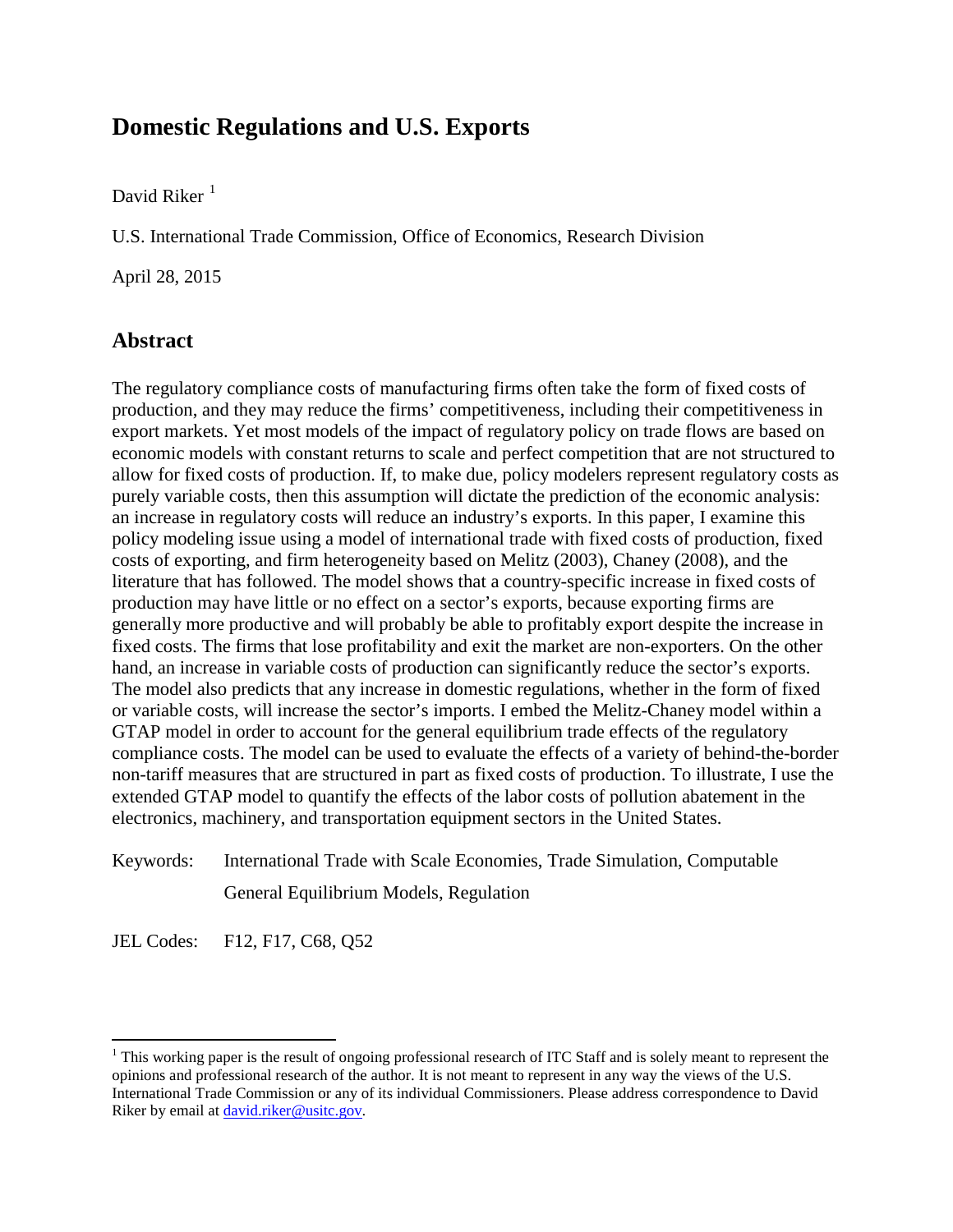#### **1. Introduction**

l

Regulations can be costly. If a sector is open to international trade and regulatory compliance costs are borne by producers in one country but not by their foreign competitors, this asymmetry can have a significant effect on international trade flows. The magnitude of the effect depends in part on the specific form of the regulatory compliance costs.

The costs associated with domestic regulations are usually a combination of fixed and variable costs of production. Fixed costs are expenses that do not vary with a firm's output level. They can include overhead expenses, monitoring and reporting requirements, and mandated updating of the technology embodied in plant and equipment. Variable costs, on the other hand, represent expenses that vary directly with a firm's output level. They can include fees or penalties that increase with the level of the firm's output, for example.

Modeling the impact of regulatory compliance costs on export competitiveness requires an economic framework that can include fixed costs as well as variable costs of production. Yet most models of the effects of regulatory policy on trade flows are based on economic models with constant returns to scale and perfect competition that are not structured to allow for fixed costs of production. This assumption dictates the prediction of the economic analysis: an increase in regulatory costs reduces an industry's exports. These models are not equipped to address the changes in fixed costs of production that can result from regulatory changes. Models with increasing returns to scale and monopolistic competition are arguably better suited.

The early "new trade" models of Krugman (1980), Helpman (1981), Helpman and Krugman (1985), and others include fixed and variable costs of production. These models have been extended in Melitz (2003), Helpman, Melitz, and Yeaple (2004), Cheney (2008), and the literature that followed to include fixed costs of exporting and heterogeneity in firms' productivity levels. The models with firm heterogeneity are motivated by evidence that fixed costs of exporting are an important determinant of international trade flows and that exporting firms generally have higher productivity than non-exporting firms.<sup>[2](#page-2-0)</sup>

<span id="page-2-0"></span> $^2$  Bernard, Jensen, Redding, and Schott (2007), Tybout (2003), Melitz (2003), and Helpman, Melitz, and Rubinstein (2008) provide evidence on these points.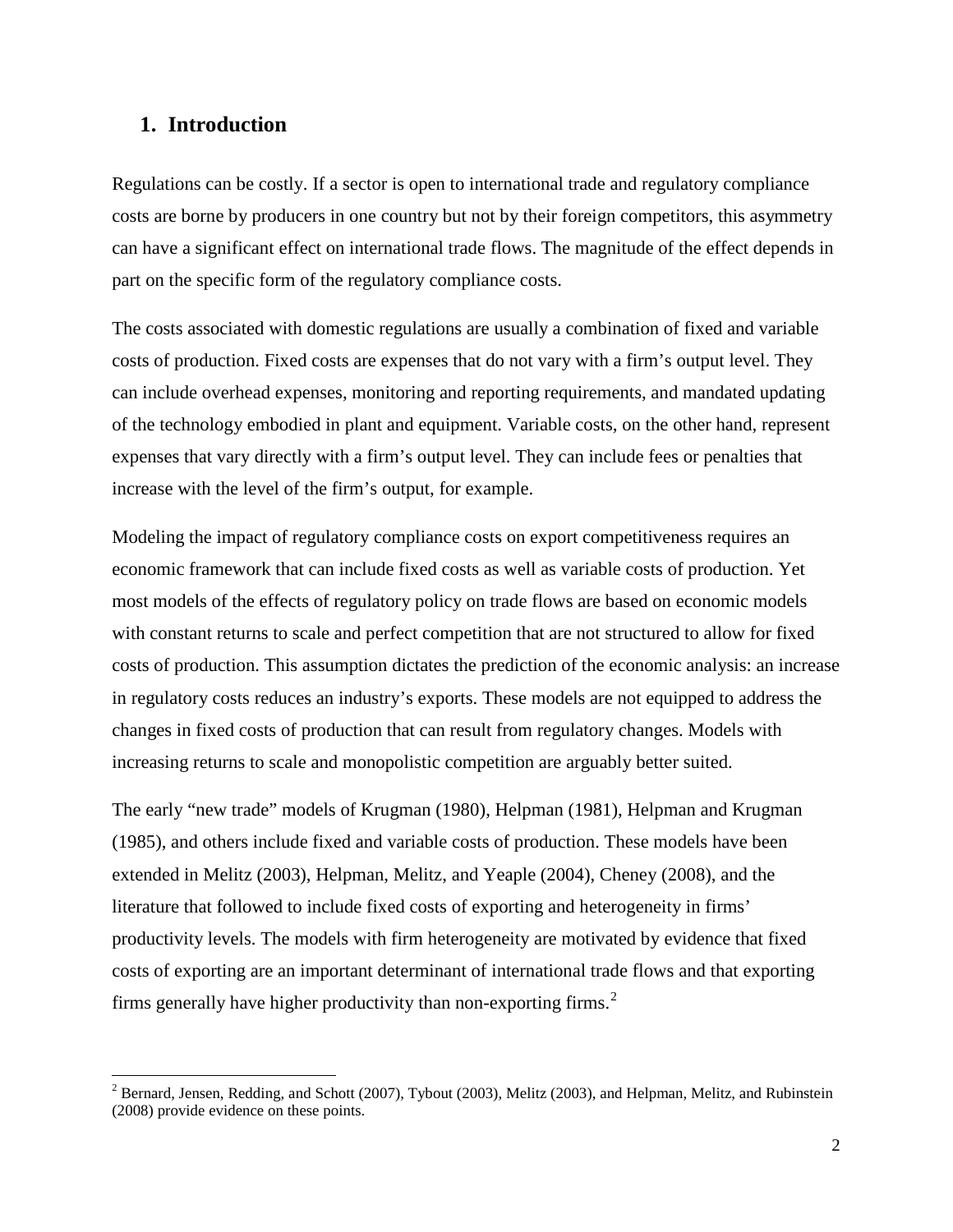The model in Chaney (2008) provides a highly tractable framework for analyzing the impact of regulatory costs on a country's exports, though Chaney (2008) does not address that specific issue. Section 2 presents an overview of the model in a partial equilibrium setting. It derives the model's predictions for the changes in exports and imports that would result from an increase in a sector's regulatory compliance costs.

The model predicts that a country-specific increase in fixed costs of production imposed on all domestic firms will have little or no effect on the sector's exports, because exporting firms are generally more productive and will probably be able to maintain profitability despite the increase in fixed costs of production. Non-exporters are the most likely firms to lose profitability and exit the market. The model also predicts that any increase in production costs, whether fixed or variable, will increase a sector's imports. The cost increase reduces the number of domestic producers in equilibrium, and this raises the sector's price index in the domestic market and increases the price competitiveness of imports.

If the increase in the sector's compliance costs is global rather than country-specific, then the increase will generally increase every country's exports, because the cost increase in each market reduces the number of local producers and increases the demand for foreign products. The result is an increase in the range of firms that export to every country and an increase in the total value of international trade. In contrast, the model predicts that a country-specific increase in a sector's variable costs of production will reduce the sector's exports, because it reduces the number of firms that export (a change in the extensive margin) and also the value of exports from the firms that continue to export (a change in the intensive margin).

Section 3 embeds the Melitz-Chaney model in a GTAP Computable General Equilibrium (CGE) model to more fully account for the adjustment in factor prices and for each sector's links to the rest of the global economy. I discuss the new equations and variables that I add to the GTAP model and my calibration strategy, which includes econometric estimation of the new model parameters. Section 4 uses this extended GTAP model to simulate the effects of the labor costs of pollution abatement on trade, production, and employment in the electronics, machinery, and transportation equipment sectors in the United States. This application is one illustration of the simulation model, but the model can be used to evaluate the effects of a variety of behind-the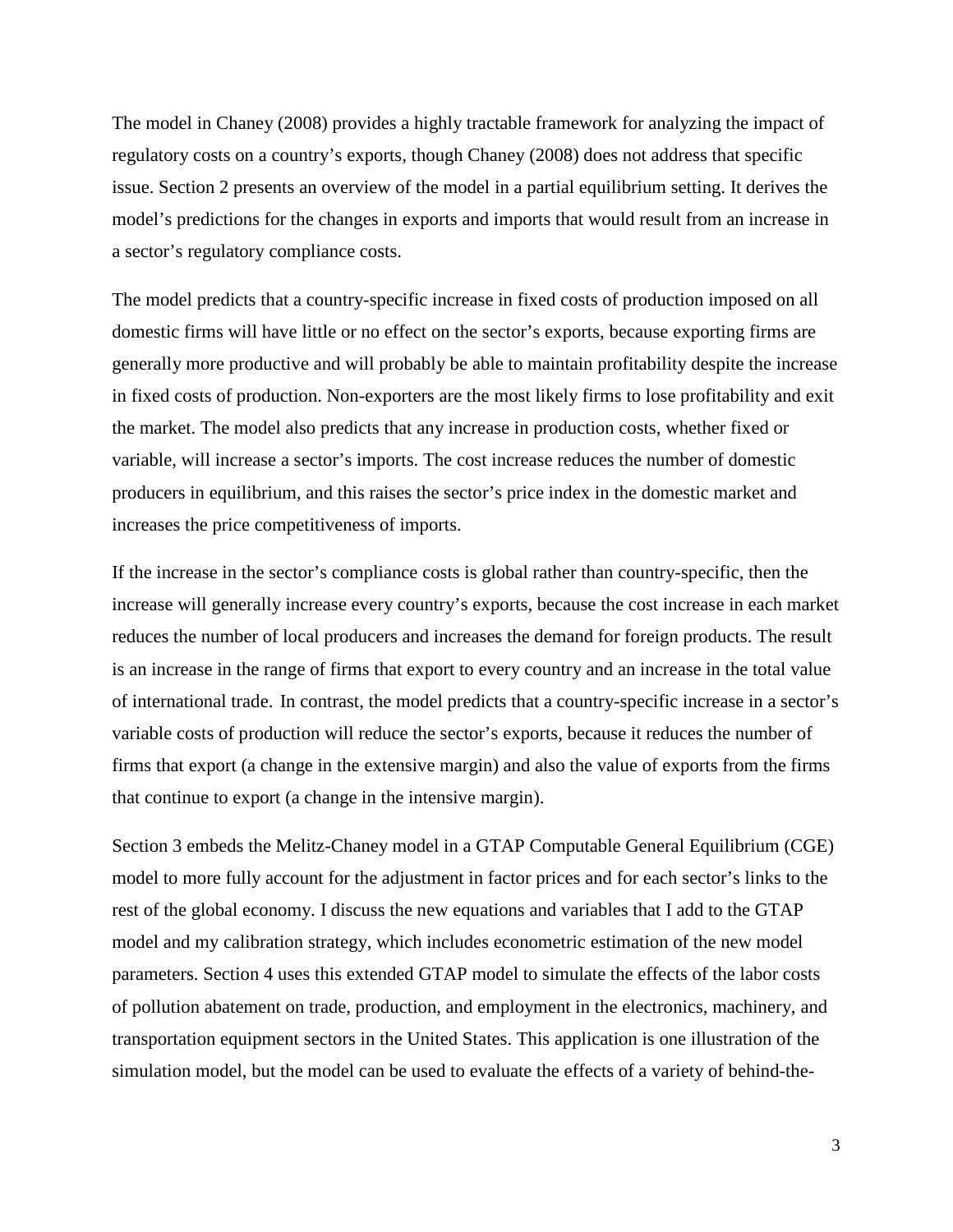border non-tariff measures that are structured in part as fixed costs of production. Section 5 provides concluding remarks.

#### **2. Melitz-Chaney Model in a Partial Equilibrium Setting**

The theoretical framework is based on the model of international trade with monopolistic competition, firm heterogeneity, and fixed costs of production and exporting in Melitz (2003), as it is extended in Chaney (2008). After introducing the assumptions of the Melitz-Chaney model, I derive the changes in international trade flows that would result from an increase in a sector's fixed and variable costs of production.

#### **2.1 Overview of the Melitz-Chaney Model**

In the partial equilibrium model, there are several sectors that produce differentiated goods and one sector that produces a homogeneous good. Labor is the only factor of production. Labor in country *j* earns the wage  $w_i$ . There are constant returns to scale and no fixed costs of production in the sector that produces the homogeneous good. In the extensions of the Melitz model in Helpman, Melitz, and Yeaple (2004) and Chaney (2008), the wage in each country is fixed by free trade in the homogeneous good. Under this simplifying assumption, each differentiated goods sector can be modeled in isolation. In this section, I limit the model to two countries. I relax these three simplifying restrictions – labor as the only factor of production, wages that do not adjust to factor requirements in the differentiated goods sectors, and only two countries – in the CGE analysis in Section 3.

In contrast, the cost structure for the differentiated goods includes fixed costs as well as variable costs of production. Within each of the differentiated goods sectors, the firms vary in their productivity parameter  $\varphi$ .  $G(\varphi)$  is the cumulative distribution function of the productivity of firms in each sector in each country. Each firm in country  $j$  incurs a fixed overhead cost of production,  $f_{D_i}$  units of labor, regardless of its level of output. This overhead cost includes, but is not limited to, some types of regulatory compliance costs. The firms in these sectors exhibit increasing returns to scale due to the fixed costs of production. The firms have constant marginal costs of production. Each firm in country  $j$  incurs an additional fixed cost,  $f_{Xj}$  units of labor, if it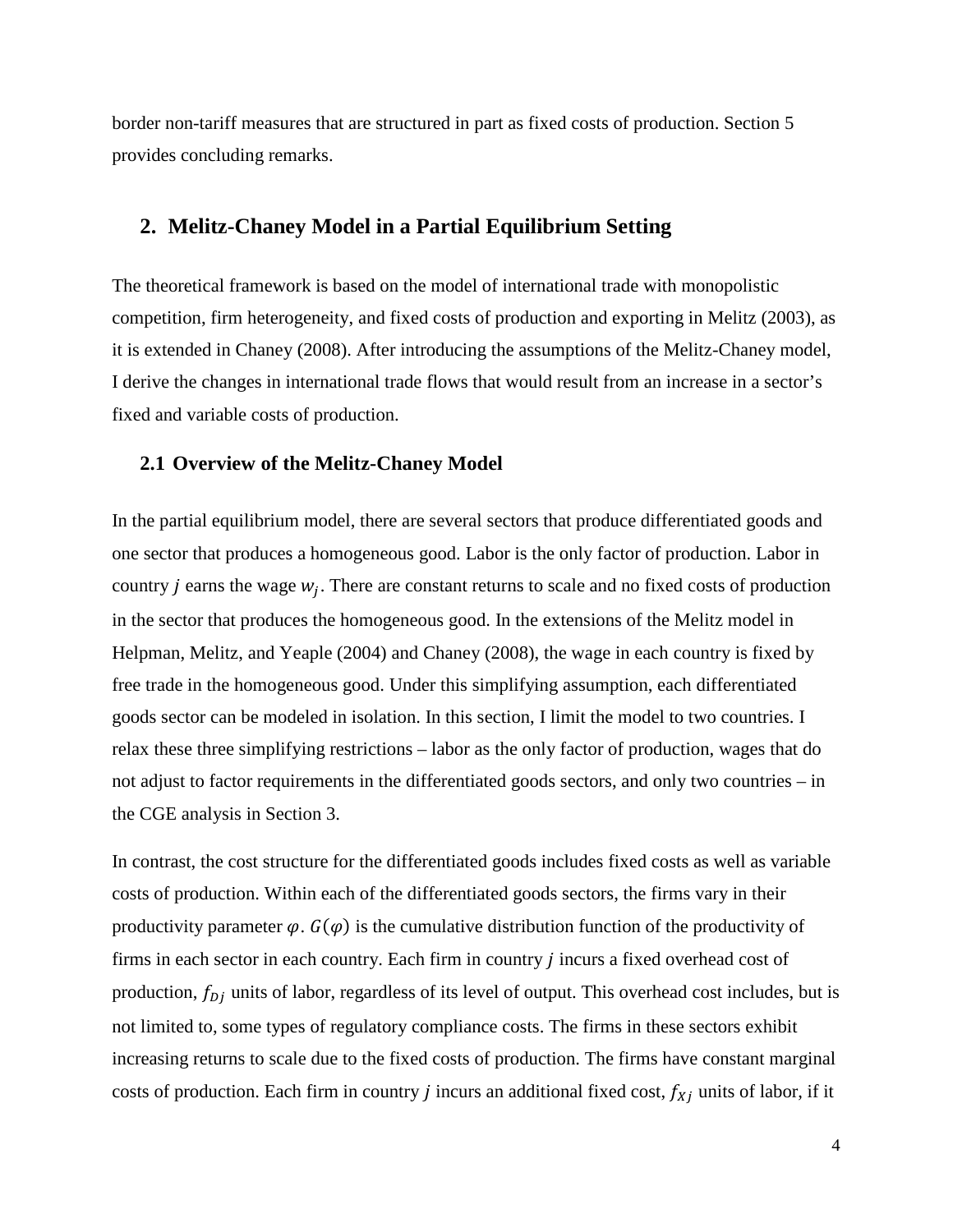exports its product. This reflects the cost of establishing a distribution and servicing network in the foreign country.

In the models in Melitz (2003) and Helpman, Melitz, and Yeaple (2004), the number of potential producers is determined by entry decisions. Potential entrants weigh one-time entry costs against uncertain future profits. Once a firm pays the entry costs, it draws its firm-specific productivity. In contrast, the model in Chaney (2008) treats the number of potential producers as an exogenous parameter, though the numbers of firms that decide to actually produce and sell in the domestic and export markets are endogenously determined, conditional on the set of potential producers. I adopt Chaney's assumption, since it is a better match for the deterministic GTAP CGE model.

Equation  $(1)$  represents the domestic demand for the products of a firm in country *j* with productivity parameter  $\varphi$ . Consumer demand in each country has a constant elasticity of substitution between the varieties of products within each sector, represented by  $\sigma$ .<sup>[3](#page-5-0)</sup>

$$
q_{Dj}(\varphi) = \mu Y_j P_j^{\sigma-1} (p_{Dj}(\varphi))^{-\sigma}
$$
 (1)

The variable  $p_{Di}(\varphi)$  is the domestic price of a firm with productivity  $\varphi$ .  $Y_i$  is aggregate expenditure in country j,  $P_j$  is the sector's price index in country j, and  $\mu$  is the sector's share of aggregate expenditures.<sup>[4](#page-5-1)</sup> In equilibrium, there is a continuum of varieties produced by a continuum of firms. Each producer takes the sector's price index, the sector's expenditure share, and aggregate expenditure as given when setting its own price. The firm's profit-maximizing price is characterized by the constant mark-up formula in equation (2).

$$
p_{Dj}(\varphi) = \left(\frac{\sigma}{\sigma - 1}\right) \frac{w_j}{\varphi} \tag{2}
$$

Equation (3) represents the firm's profits from domestic sales in country  $j$ .

 $\overline{a}$ 

$$
\pi_{Dj}(\varphi) = \left[ p_{Dj}(\varphi) - \frac{w_j}{\varphi} \right] q_{Dj}(\varphi) - f_{Dj} w_j \tag{3}
$$

<span id="page-5-0"></span> $3$  To simplify the notation, I do not include a subscript for the sector or the time period in the equations that follow.

<span id="page-5-1"></span><sup>&</sup>lt;sup>4</sup> The constant expenditure shares of each sector reflect the model's assumption that the elasticity of substitution between the sectors is equal to one.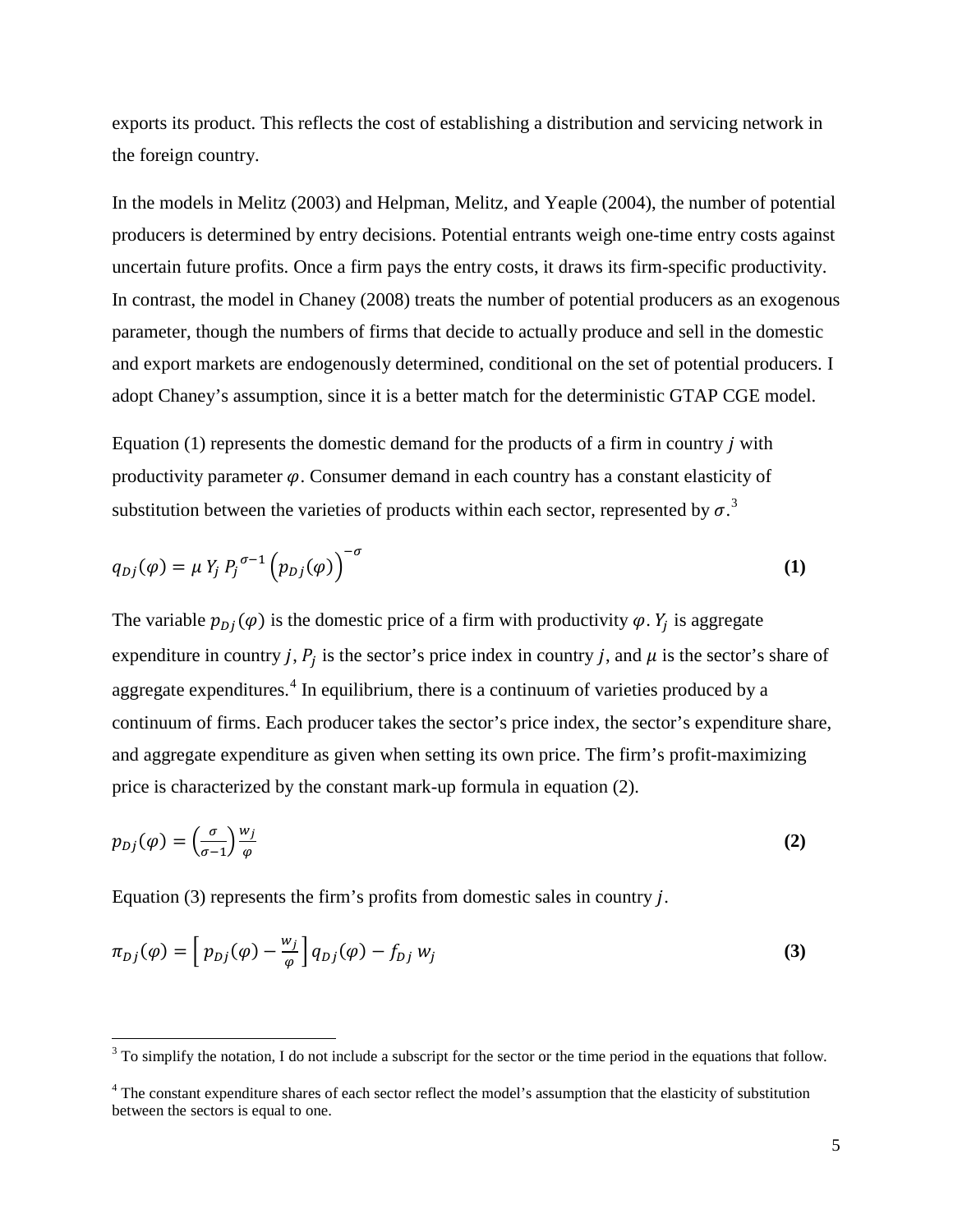The firm's decision to supply the domestic market, rather than exit, depends on the profitability of market participation. The firm pays the fixed cost  $f_{D}$  w<sub>i</sub> and sells its product in the domestic market if the firm's productivity is high enough that  $\pi_{D_i}(\varphi) > 0$ . This is the case if the firm's productivity  $\varphi$  is greater than the cutoff level  $\varphi_{D_i}$  defined in equation (4).

$$
\varphi_{Dj} = \left[ \left( f_{Dj} \right) \left( w_j \right)^{\sigma} \left( \mu Y_j \right)^{-1} \left( P_j \right)^{1-\sigma} \left( \sigma \right)^{\sigma} \left( \sigma - 1 \right)^{1-\sigma} \right]^{\frac{1}{\sigma - 1}} \tag{4}
$$

Equation (5) represents the demand in country  $k$  for the exports of a firm in country  $j$  with productivity  $\varphi$ .

$$
q_{Xj}(\varphi) = \mu Y_k P_k^{\sigma-1} (p_{Xj}(\varphi))^{-\sigma}
$$
 (5)

Exports to country k are subject to iceberg trade costs, represented by  $\lambda_{jk} > 1$ . The trade costs create a wedge between the firm's price in its domestic market and its price in its export market:  $p_{Xj}(\varphi) = \lambda_{jk} p_{Dj}(\varphi)$ . Equation (6) represents the firm's incremental profits from exporting, assuming that the firm has already incurred the fixed cost of production to sell in its domestic market.

$$
\pi_{Xj}(\varphi) = \left( \left[ p_{Xj}(\varphi) - \lambda_{jk} \frac{w_j}{\varphi} \right] q_{Xj}(\varphi) \right) - f_{Xj} w_j \tag{6}
$$

Equation (7) defines the cutoff productivity level for exporting from country j,  $\varphi_{Xi}$ .

$$
\varphi_{Xj} = \left[ \left( f_{Xj} \right) \left( w_j \right)^{\sigma} \left( \lambda_{jk} \right)^{\sigma} \left( \mu Y_j \right)^{-1} \left( P_k \right)^{1-\sigma} \left( \sigma \right)^{\sigma} \left( \sigma - 1 \right)^{1-\sigma} \right]^{\frac{1}{\sigma - 1}} \tag{7}
$$

Exporting is profitable for firms with  $\varphi > \varphi_{X_i}$ .

Equation  $(8)$  is the sector's CES price index in country *j*, given the profit-maximizing prices of each firm.

$$
P_j = \left(\frac{\sigma}{\sigma - 1}\right) \left[ n_j \int_{\varphi_{Dj}}^{\infty} \left[ \frac{w_j}{\varphi} \right]^{1-\sigma} dG(\varphi) + n_k \int_{\varphi_{Xk}}^{\infty} \left[ \frac{w_k \lambda_{kj}}{\varphi} \right]^{1-\sigma} dG(\varphi) \right]^{\frac{1}{1-\sigma}}
$$
(8)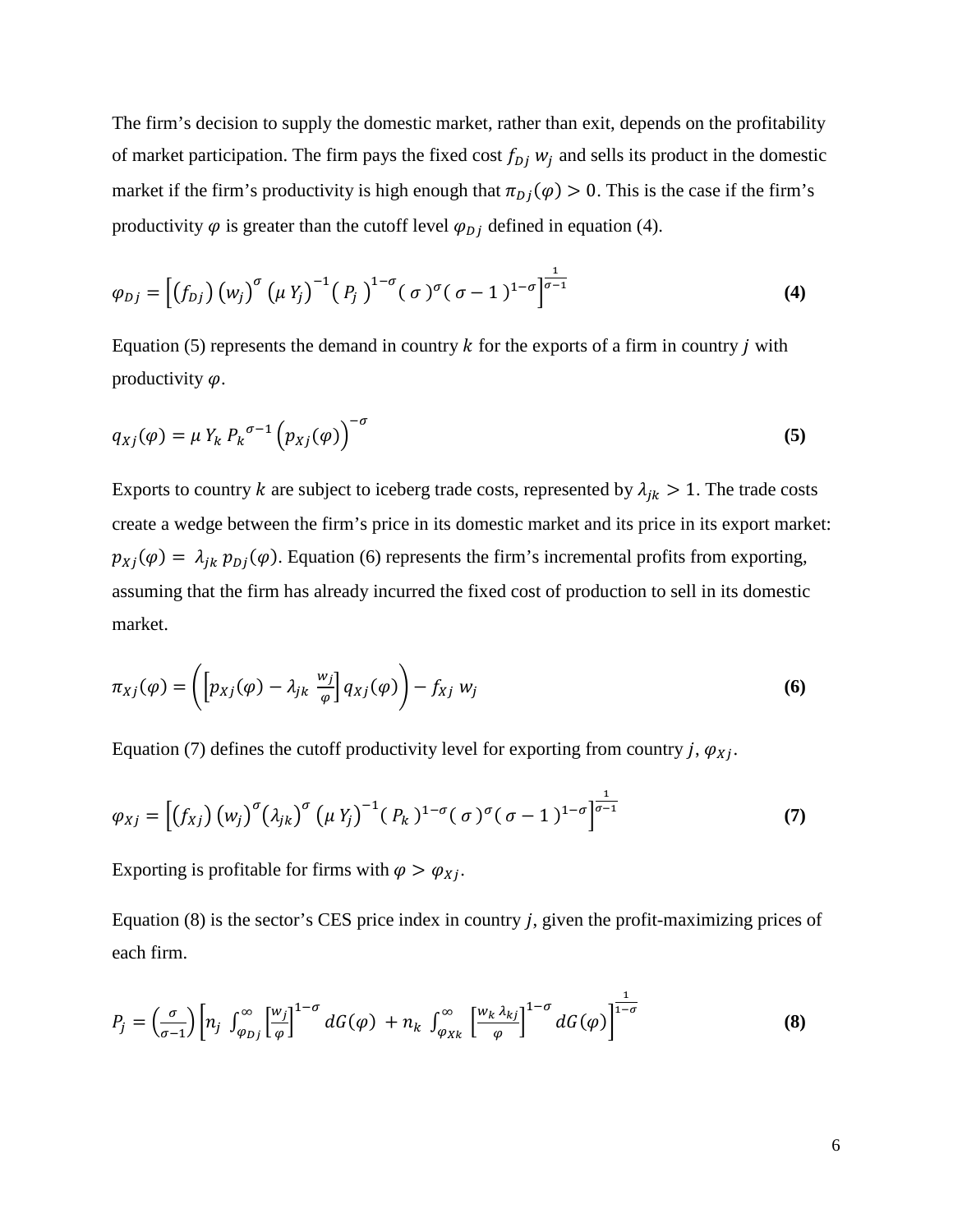The variable  $n_i$  is the number of firms that are potential producers in the differentiated goods sector in country  $j$ . The number of firms in the sector that decide to produce and sell in the domestic market is equal to  $n_j \int_{\varphi_{Dj}}^{\infty} dG(\varphi)$ , and the number that decide to also export to country k is equal to  $n_j \int_{\varphi_{Xj}}^{\infty} dG(\varphi)$ . Equation (7) and the country k counterparts to equations (4) and (8) jointly determine  $\varphi_{Dk}$ ,  $\varphi_{Xj}$ , and  $P_k$  for each of the differentiated goods sectors, conditional on aggregate expenditure, wages, and the number of potential producers.

Melitz (2003) points to extensive evidence that exporting firms are more productive on average than non-exporting firms in the same sector. In terms of the model, this implies that  $\varphi_{Xj} > \varphi_{Dj}$ . This will be the case as long as the fixed costs of exporting are large relative to the fixed costs of production, aggregate expenditure and the sector's price index in the export markets are relatively small, and variable trade costs are large.

#### **2.2 Comparative Static Analysis of Fixed Costs of Production and Exports**

In this section, I derive the model's predictions for the changes in international trade flows that would result from an increase in a sector's fixed costs of production in country j,  $f_{Di}$ . Equations (1) through (8) imply the following solution for  $X_i$ , the value of exports from country j aggregated across all of the firms in the sector:

$$
X_j = \mu Y_k \frac{n_j \int_{\varphi_{Xj}}^{\infty} \left[\frac{w_j \lambda_{jk}}{\varphi}\right]^{1-\sigma} dG(\varphi)}{n_k \int_{\varphi_{Dk}}^{\infty} \left[\frac{w_k}{\varphi}\right]^{1-\sigma} dG(\varphi) + n_j \int_{\varphi_{Xj}}^{\infty} \left[\frac{w_j \lambda_{jk}}{\varphi}\right]^{1-\sigma} dG(\varphi)}
$$
(9)

 $X_i$  is determined by the value of  $\varphi_{Dk}$  (the cutoff for domestic shipments in country k) and by the value of  $\varphi_{Xj}$  (the cutoff for exports from country *j* to country *k*), but not by the value of  $\varphi_{Dj}$  (the cutoff for domestic shipments in country j). Therefore, a moderate increase in  $f_{Dj}$  will have no impact on  $X_i$ . The number of firms in country *j* that export is determined independent of  $f_{D_i}$ unless there is an increase in  $f_{D}$  that is so large that it would eliminate all non-exporting producers in country *j*. Specifically, it would have to raise the cutoff productivity level  $\varphi_{Di}$  that prevails with the cost increase above the cutoff  $\varphi_{X_i}$  that prevailed absent the cost increase. Otherwise, the exporting firms in country  $j$  would be unaffected, because they are relatively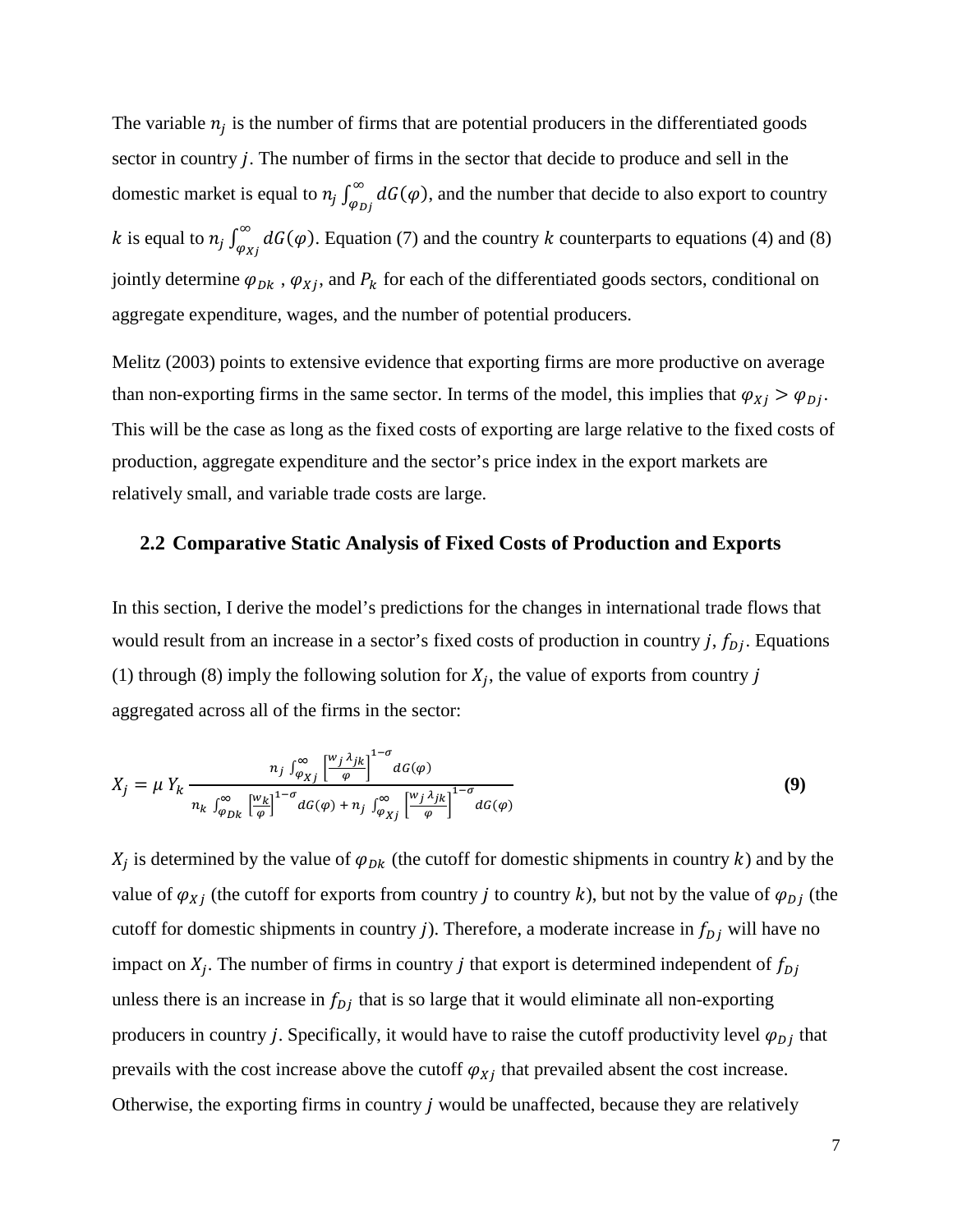productive and remain profitable despite the increase in fixed costs. Since 82% of firms in the U.S. manufacturing sector are not exporters, this would require an improbably large increase in  $f_{Dj}.^5$  $f_{Dj}.^5$ 

In contrast, the increase in fixed costs of production increases country *i*'s imports in the sector. The cost increase reduces the number of firms that produce in country  $j$ . This raises the sector's price index  $P_i$  and increases the price competitiveness of imports.

To this point, I have analyzed the changes in international trade flows that would result from a country-specific increase in a sector's fixed costs of production, such as a unilateral increase in regulatory compliance costs. In some cases, however, the increase in fixed costs of production may apply globally. For example, this could be the case if both countries enter into an international regulatory agreement or jointly address regulatory costs in the context of a regional trade agreement. To model this alternative, I assume that the increase in  $f_{D}$  is matched by an increase in  $f_{Dk}$ . The matching increase in the fixed cost of production in country k reduces the number of local producers and raises the sector's price index  $P_k$ . This makes country j's exports more price-competitive in country  $k$ , and there is an increase in the range of firms that export from country  $j$  to country  $k$ . According to the model, the global increase in fixed costs of production increases every country's exports.

#### **2.3 Comparative Static Analysis of an Increase in Variable Costs of Production**

Finally, I consider the changes in international trade flows that would result from an increase in a sector's variable costs of production. This is an apt description of some types of regulatory compliance costs. A country-specific increase in the variable costs of production significantly reduces the sector's exports, because it reduces the number of firms that export (the extensive margin of the sector's exports) and the value of exports from the firms that continue to export (the intensive margin of the sector's exports). Chaney (2008) emphasizes that adjustment on the extensive margin amplifies the effect of variable costs on trade.<sup>[6](#page-8-1)</sup>

 $\overline{a}$ 

<span id="page-8-0"></span> $<sup>5</sup>$  This statistic is from Bernard, Jensen, Redding, and Schott (2007).</sup>

<span id="page-8-1"></span> $6$  Chaney (2008) analyzes the impact of a change in variable costs of trade, rather than variable costs of production, but in the context of equation (9), the two are computationally equivalent.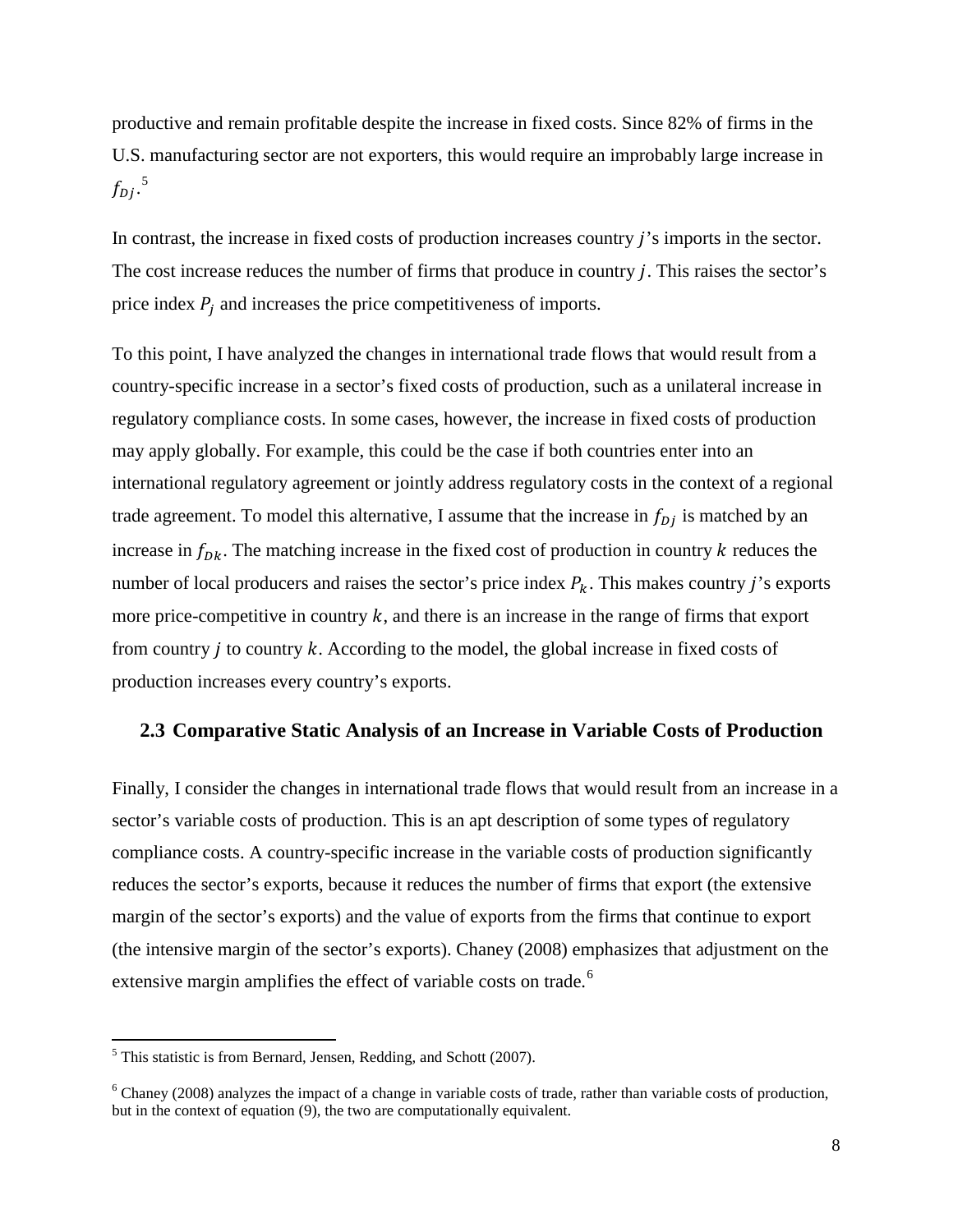In order to derive a reduced-form expression for  $X_i$ , I assume that each firm's productivity parameter is drawn from a Pareto distribution with shape parameter  $\gamma$ , following Helpman, Melitz, and Yeaple (2004) and Chaney (2008). Therefore,  $\varphi^{\sigma-1}$  has a Pareto distribution with shape parameter –  $\gamma + (\sigma - 1)$ . Equation (10) is the reduced-form expression for  $X_i$ .

$$
X_j = \mu Y_k \frac{n_j (w_j)^{\frac{\sigma - 1 - \gamma \sigma}{\sigma - 1}} (\lambda_{jk})^{-\gamma} (f_{Xj})^{\frac{-\gamma}{\sigma - 1} + 1}}{n_k (w_k)^{\frac{\sigma - 1 - \gamma \sigma}{\sigma - 1}} (f_{Dk})^{\frac{-\gamma}{\sigma - 1} + 1} + n_j (w_j)^{\frac{\sigma - 1 - \gamma \sigma}{\sigma - 1}} (\lambda_{jk})^{-\gamma} (f_{Xj})^{\frac{-\gamma}{\sigma - 1} + 1}}
$$
(10)

An increase in variable costs of production that is specific to producers in country  *has the same* effect on  $X_i$  as an increase in  $\lambda_{ik}$ , the variable trade cost in equation (10). It reduces the value of exports from country  $j$  to country  $k$ . The magnitude of the decline in exports is larger if there less dispersion in the distribution of the firms' productivity levels (a higher value of the parameter  $\gamma$ ) and if aggregate expenditure in country k is higher.

### **3. Melitz-Chaney Sectors within a Computable General Equilibrium Framework**

In this section, I embed several Melitz-Chaney differentiated goods sectors in the GTAP model to provide a more complete assessment of the economic consequences of increases in fixed costs of production. I use the extended CGE model to quantify the changes in each sector's trade, production, and employment, taking into account the sector's general equilibrium links to the rest of the global economy.

#### **3.1 Modification of the Standard GTAP Model**

To facilitate comparison to standard GTAP predictions, I leave most of the structure of the CGE model unchanged, including its multi-tiered demand system, the vertical links between sectors of the economy, and the five-factor production technologies. The structure of the GTAP model is described in detail in Hertel (199[7](#page-9-0)).<sup>7</sup> I aggregate the GTAP dataset to 51 regions, 13 commodity sectors, and 5 factor endowments. <sup>[8](#page-9-1)</sup> Table 1 lists these aggregations.

l

<span id="page-9-0"></span><sup>&</sup>lt;sup>7</sup> For additional, updated documentation, see https://www.gtap.agecon.purdue.edu/.

<span id="page-9-1"></span><sup>8</sup> The aggregates of countries in the GTAP model are called *regions*, and so I adopt this terminology in the discussion of the CGE model, even in cases where the region is a single country.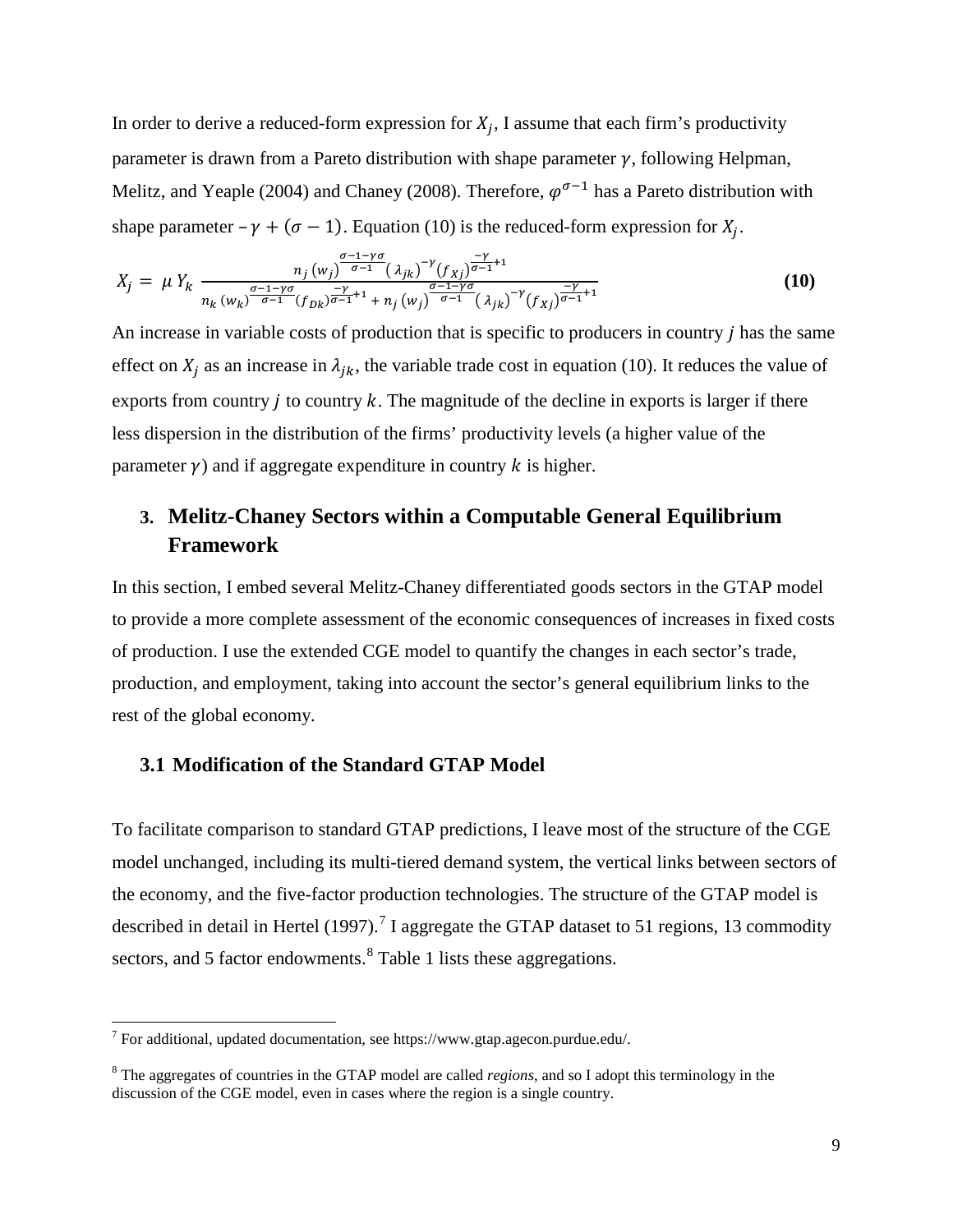As an illustrative example, I assume that 3 of the 13 aggregated sectors in each region are Melitz-Chaney sectors. The three sectors are electronics, machinery, and transportation equipment.<sup>[9](#page-10-0)</sup> These sectors are good candidates, because they account for a significant share of U.S. trade in manufacturing goods and they are separately reported in the GTAP data. They are more likely to fit the Melitz-Chaney differentiated products model than more commoditized products like chemicals and primary metals. I assume that the rest of the economy is characterized by constant returns to scale and the perfect competition market structure of the standard GTAP model.

The first extension of the GTAP model involves defining price indices for the Melitz-Chaney sectors in each region. I replace the sector-level prices in the GTAP model with CES indices of the prices of the individual firms within the sectors. The price indices in the Melitz-Chaney sectors reflect both marginal costs (as in the GTAP model) and the number of firms (the extensive margin from the Melitz-Chaney model). The following equation represents the percentage changes in these price indices in the extended model:

$$
\frac{d\left(p_{jm}\right)}{p_{jm}} = \frac{d\left(p_{j}\right)}{p_{j}} + \left[\left(\frac{\gamma}{\sigma - 1}\right) - 1\right] \frac{d\left(\varphi_{jm}\right)}{\varphi_{jm}} \tag{11}
$$

The variable  $p_{im}$  is the price index for the region  $m$  sales of region  $j$  producers, and  $\varphi_{im}$  is the cutoff productivity level in region  $j$  for sales in region  $m$ . They are both endogenous variables in the extended model.  $ps_i$  is the sector's marginal cost of production in region *j*, as this variable is defined in the GTAP model.<sup>[10](#page-10-1)</sup> Equation (11) applies in the three Melitz-Chaney sectors; for the other sectors,  $p_{im} = ps_i$  for all m.

l

<span id="page-10-0"></span><sup>&</sup>lt;sup>9</sup> The machinery sector is the GTAP sector named Machinery and Equipment NEC.

<span id="page-10-1"></span> $10$  There are five primary factors of production in the GTAP model, but labor is the only factor of production in the models in Melitz (2003) and Chaney (2008). However, this difference is not an obstacle to embedding the Melitz-Chaney model into the GTAP framework. I replace the sector's marginal cost of production  $ps_i$  for the wage rate in the Melitz-Chaney model.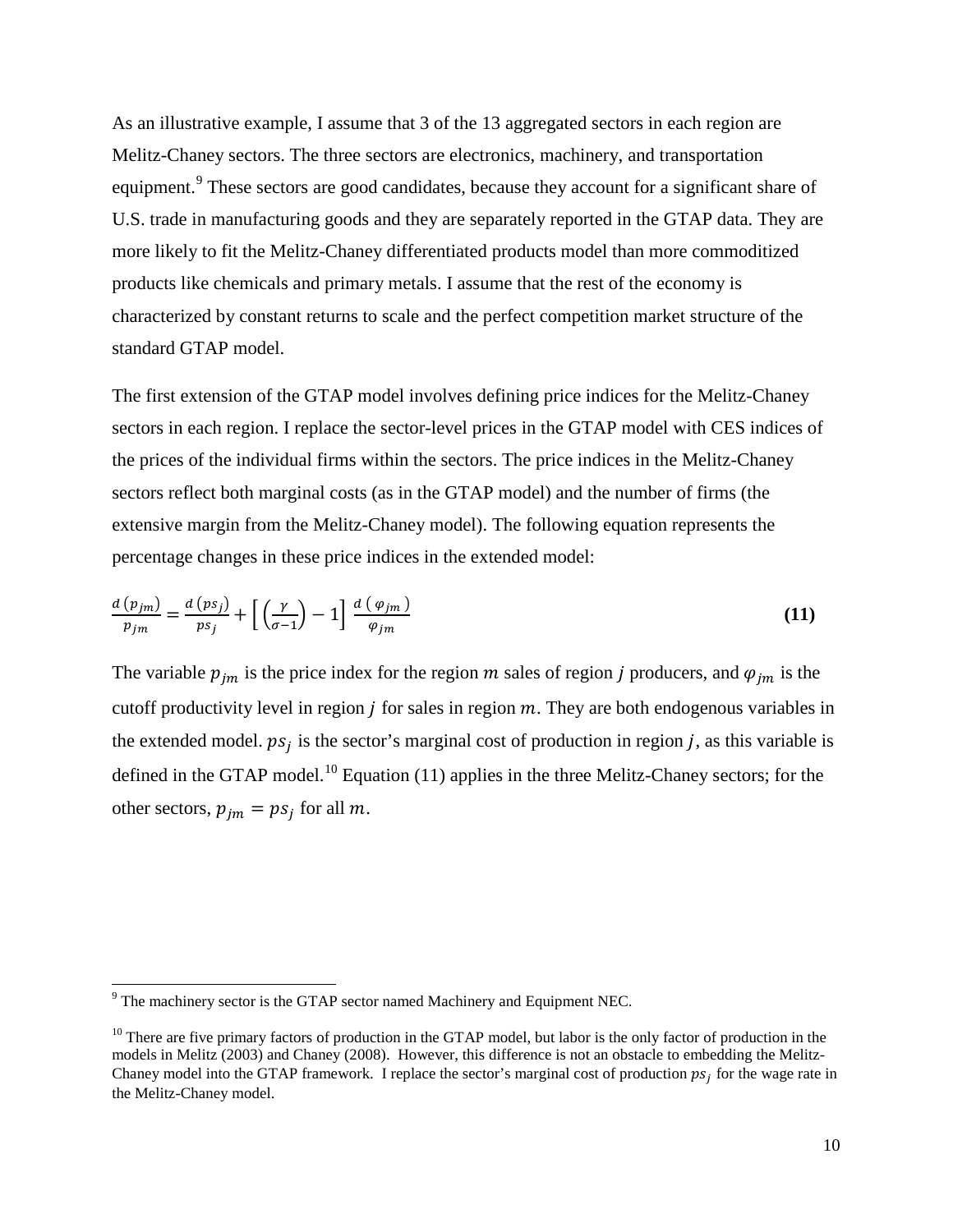The sector price indices vary by the region of consumption as well as the region of production, because there are different sets of firms selling into each region. The following equation represents the percentage changes in the cutoff productivity levels in the extended model: $<sup>11</sup>$  $<sup>11</sup>$  $<sup>11</sup>$ </sup>

$$
\frac{d\left(\varphi_{jm}\right)}{\varphi_{jm}} = \left[\frac{1}{\sigma-1}\right] \left[\frac{d\left(\text{freq}_{jm}\right)}{\text{freq}_{jm}} - \frac{d\left(\text{q}_{jm}\right)}{\text{q}_{jm}} + \frac{d\left(\text{fp}_{jm}\right)}{\text{fp}_{jm}}\right] - \left[\frac{\sigma}{\sigma-1}\right] \left[\frac{d\left(\text{p}_{jm}\right)}{\text{p}_{jm}}\right] + \frac{d\left(\text{ps}_{j}\right)}{\text{ps}_{j}}\tag{12}
$$

The variable  $freq_{jm}$  represents the factor requirements for the fixed costs of production in region *j* (if  $j = m$ ) or the fixed costs of exporting (if  $j \neq m$ ). It is an exogenous variable in the extended model.  $fp_{im}$  is an index of factor prices associated with these fixed costs, and  $q_{im}$  is the volume of region  *sales of region*  $*j*$  *producers.* 

The second extension of the GTAP model involves the distribution of the profits of the Melitz-Chaney sectors. I assume that the profits of firms located in a region are distributed to households located within the same region.<sup>[12](#page-11-1)</sup> The following equation represents the percentage change in the profitability of each market in the extended model:

$$
\frac{d\left(proj_{jm}\right)}{proj_{jm}} = \left[\frac{proj_{jm} + fix_{jm}}{proj_{jm}}\right] \left[\frac{d\left(p_{jm}\right)}{p_{jm}} + \frac{d\left(q_{jm}\right)}{q_{jm}}\right] - \left[\frac{fix_{jm}}{proj_{jm}}\right] \left[\frac{d\left(fp_{jk}\right)}{fp_{jk}} + \frac{d\left(freq_{jm}\right)}{freq_{jm}} - \gamma \frac{d\left(\varphi_{jm}\right)}{\varphi_{jm}}\right]
$$
\n(13)

 $prof_{im}$  is the dollar value of incremental profits of firms in region *j* from sales in region  $m$ , and  $fix_{jm}$  is the total dollar value of their incremental fixed costs of serving the market in region  $m$ .

The third extension of the GTAP model involves the use of factor endowments in the fixed costs of production and the fixed costs of exporting. The following equation represents the percentage changes in these additional factor demands in the extended model:

$$
\frac{d\left(lfc_{jm}\right)}{lfc_{jm}} = \frac{d\left(freq_{jm}\right)}{freq_{jm}} - \gamma \frac{d\left(\varphi_{jm}\right)}{\varphi_{jm}}
$$
\n(14)

The variable  $lfc_{jm}$  is the sector's use of factor endowments for the fixed costs of production (if  $j = m$ ) or the fixed cost of exporting (if  $j \neq m$ ). It is an endogenous variable in the extended

<span id="page-11-0"></span> $11$  Equation (12) assumes that the variable trade cost remains unchanged.

<span id="page-11-1"></span> $12$  In contrast, Chaney (2008) assumes that consumers in each region own shares in a global portfolio and therefore the profits of firms in each country are distributed globally. It would be straightforward to incorporate this alternative assumption into the extended model.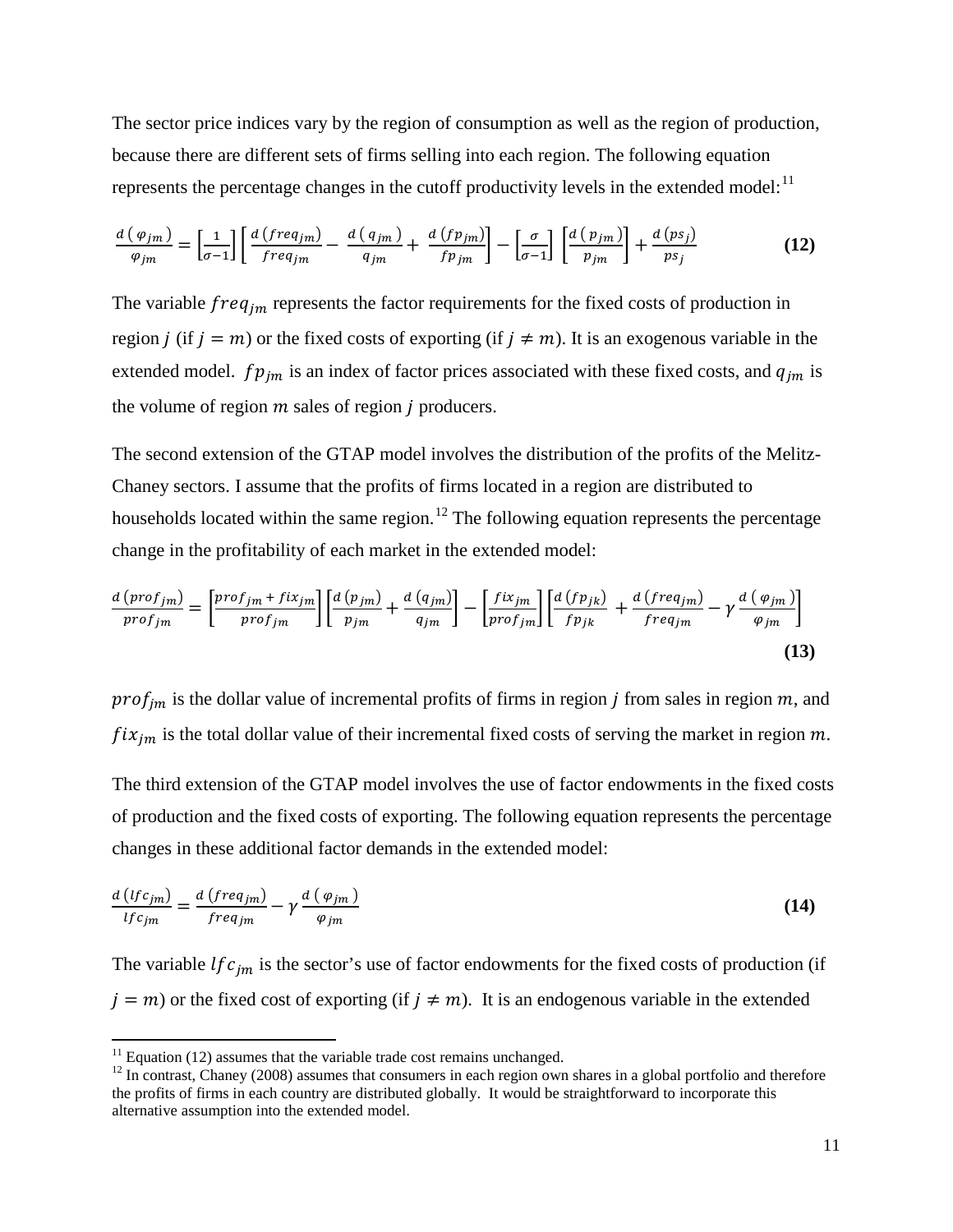model. I modify the market clearing conditions for the mobile factor endowments by adding the factor demands represented in equation (14).

#### **3.2 Calibration of the Additional Model Parameters**

There are two parameters in the extended model that are not in the standard GTAP model, the shape parameter  $\gamma$  for the Pareto distribution of firms' productivity levels and the elasticity of substitution between the products of different firms within the same sector. In this section, I describe how I calibrate these additional parameters.

First, I set the elasticity of substitution between the varieties of different firms within a sector equal to the elasticity of substitution between the sector's imports from different regions (the parameter ESUBM in the GTAP model), since differentiation between the products of individual firms is the source of differentiation by region in Dixit-Stiglitz models of trade.

Second, I use data on U.S. imports by country and sector to estimate the parameter  $\gamma$  for each of the Melitz-Chaney sectors. Equation (15) is an expression for U.S. imports from country  $k$ , based on the model in Section 2. The subscript  $u$  represents the United States. I add an index  $t$  to indicate time periods.

$$
X_{kut} = \frac{\mu_t Y_{ut}}{Z_{ut}} n_k \ (W_{kt})^{\frac{\sigma - 1 - \gamma \sigma}{\sigma - 1}} (\lambda_{kut})^{-\gamma} (f_{kut})^{\frac{-\gamma}{\sigma - 1} + 1}
$$
 (15)

where

$$
Z_{ut} = n_u \left( w_{ut} \right)^{\frac{\sigma - 1 - \gamma \sigma}{\sigma - 1}} (f_{uut})^{\frac{-\gamma}{\sigma - 1} + 1} + \sum_{k \neq u} n_k \left( w_{kt} \right)^{\frac{\sigma - 1 - \gamma \sigma}{\sigma - 1}} (\lambda_{kut})^{-\gamma} (f_{kut})^{\frac{-\gamma}{\sigma - 1} + 1} \tag{16}
$$

Equation (17) is a log-linearization of equation (15). It serves as the regression specification.

$$
ln(X_{kut}) = \alpha_k + \beta ln(\lambda_{kut}) + \delta_t + \varepsilon_{kt}
$$
\n(17)

Equations (18) through (21) define the coefficients in equation (17).

$$
\alpha_k = \ln(n_k) \tag{18}
$$

$$
\beta = -\gamma \tag{19}
$$

$$
\delta_t = \ln(\mu_t) + \ln(Y_{ut}) - \ln(Z_{ut}) + \left(\frac{-\nu}{\sigma - 1} + 1\right) \ln(f_{kut})
$$
\n(20)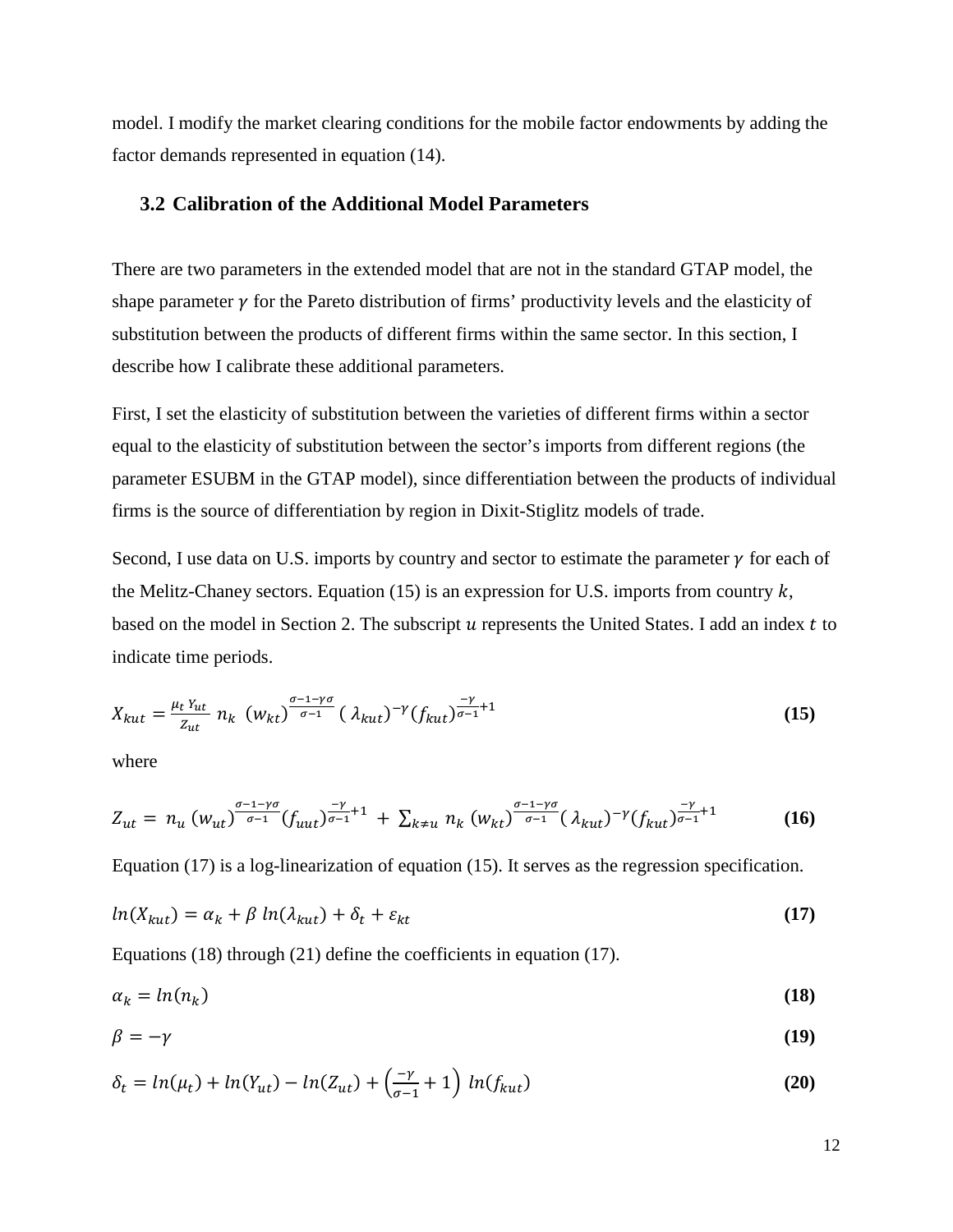$$
\varepsilon_{kt} = \left(\frac{\sigma - 1 - \gamma \sigma}{\sigma - 1}\right) \ln(w_{kt}) + \xi_{kt} \tag{21}
$$

The variable  $\xi_{kt}$  in equation (21) represents measurement error in  $ln(X_{kut})$ . I assume that the  $f_{kut}$  parameters, the fixed costs of exporting from country  $k$  to the United States, are the same for all  $k$ .

Equation (17) applies separately to each of the Melitz-Chaney sectors. To estimate  $\gamma$  for each sector, I construct a panel dataset that includes imports in the three sectors, from the 50 non-U.S. regions in the extended model, on an annual basis from 2000 to 2009. Table 2 reports the sectorspecific estimates of  $\gamma$  for two alternative measures of international trade costs. The first panel of estimates uses a measure of trade costs that is based on the difference between the landed dutypaid value of imports and their customs value, and therefore it includes both freight costs and import duties. The second panel uses a measure of trade costs that is based on the difference between the CIF value of imports and their customs value, and therefore it only includes freight costs. The second measure is preferable if import duties are endogenously determined but independent of freight costs. The estimates in the second panel are slightly larger, as I would expect if the endogeneity of import duties biases the estimates of  $\beta$  toward zero. I use the estimates based on the freight-only measure of trade costs in the simulations in Section 4.

The table reports the point estimates and 95% confidence intervals for each sector's  $\gamma$  parameter. The estimated value of  $\gamma$  is largest for the electronics sector. Both of the specifications include industry-year fixed effects and industry-country fixed effects to control for the unobservable factors in equations (18) and (20). F tests of coefficient restrictions strongly reject the hypotheses that either of these sets of fixed effects are equal to zero.

#### **3.3 Additional Data Inputs**

The simulations also require measures of the shares of factor endowments devoted to the fixed costs of production and the fixed costs of exporting. I do not have direct measures of these shares, so I approximate them. I assume that the fixed costs require a fixed ratio of highly skilled and less skilled workers, and that the workers devoted to fixed costs account for approximately 38% of the labor employed in the Melitz-Chaney sectors in each region. 38% is the ratio of the sectors' non-production workers to total employment in the 2007 Economic Census. I allocate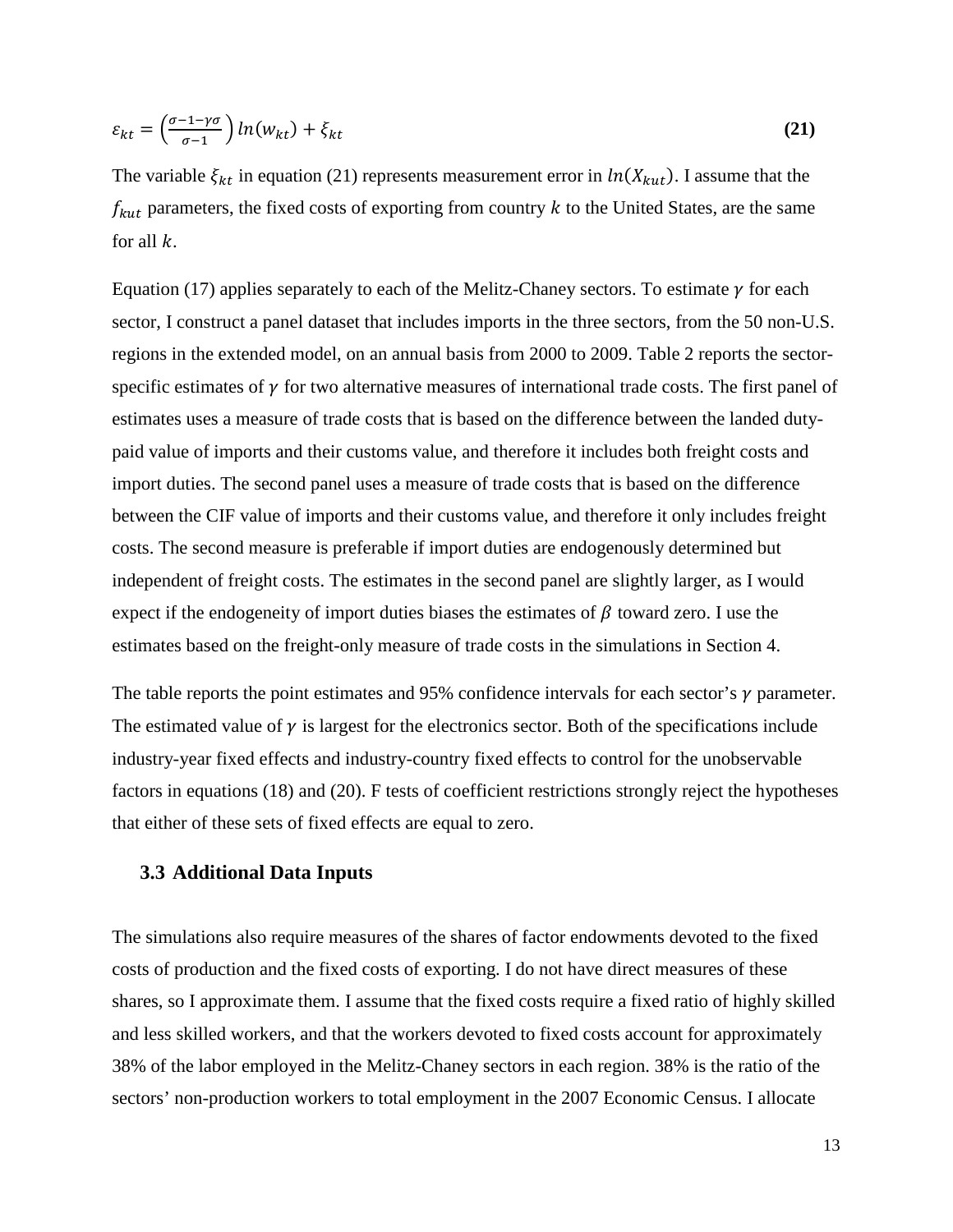75% of these non-production workers to the sector's fixed costs of production and 25% to the sector's fixed costs of exporting. These employment shares enter the profit equations and the factor market clearing equations in the extended model.

### **4. CGE Simulations of the Effect of Labor Costs of Pollution Abatement on Trade**

In this section, I use the extended GTAP model to quantify the impact of a sector's labor costs of pollution abatement on the region's exports, imports, output, employment, profits, factor prices, and the number of firms that serve each region.

#### **4.1 Measuring the Labor Costs of Pollution Abatement in the United States**

The 2005 Pollution Abatement Cost and Expenditures (PACE) survey collected information on the 2005 pollution abatement operating costs by category for each NAICS three-digit industry in the U.S. manufacturing sector, as well as the industries' capital expenditures on pollution abatement. Table 3 summarizes this information for the three Melitz-Chaney sectors in the extended model. I report the dollar value of these costs and their share of the sector's total annual costs in the category in the 2005 Annual Survey of Manufactures. Pollution abatement costs measure incremental expenditures on treating, capturing, recycling, disposing of, and preventing air, water, and solid waste pollution. The cost estimates are based on a national probability sample of 20,000 plants in the U.S. manufacturing sector. U.S. Census Bureau (2008) indicates that the PACE data set is the most comprehensive source of information on pollution abatement costs in the U.S. manufacturing sector. The costs include responses to federal, state, and local regulations as well as voluntary initiatives.

For all three sectors, labor costs including contract work account for the majority of the operating costs of pollution abatement. Nevertheless, they only account for a small share of the sectors' overall labor costs, and they are modest relative to the pollution abatement costs of the chemicals and primary metals sectors. Of the three Melitz-Chaney differentiated products sectors in the model, the transportation equipment sector has the largest labor costs of pollution abatement.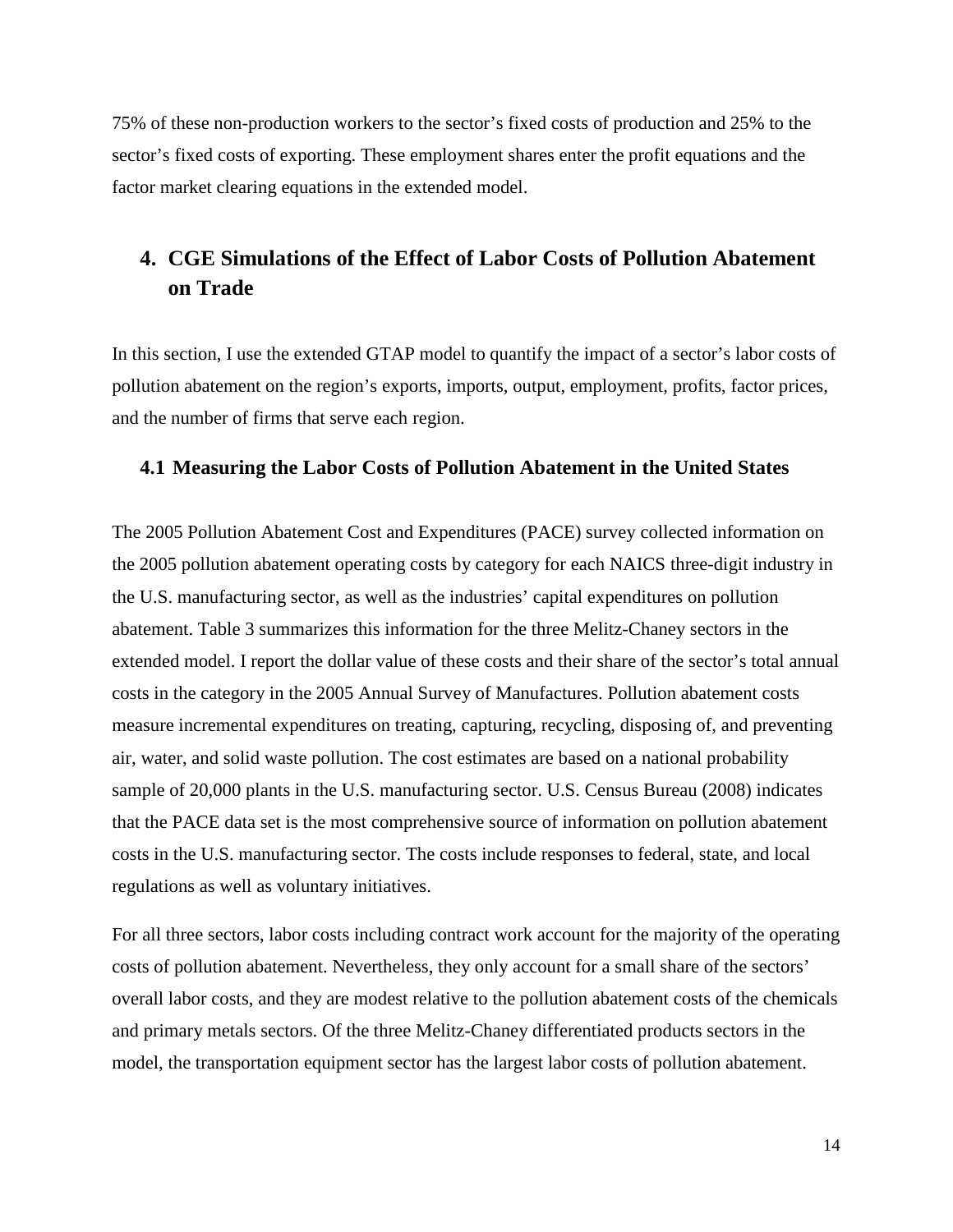#### **4.2 Effect of the Labor Costs of Pollution Abatement**

Table 4 reports simulations of the effect of the labor costs of pollution abatement in the three sectors, assuming that these labor costs are fixed costs of production and are country-specific. In all three sectors, the labor costs of pollution abatement result in a small decline in the sector's exports from the United States, with the largest change in the electronics sector. This reflects the sector's relatively large value of  $\gamma$ . In all three sectors, there is an increase in the sector's imports into the United States, with the largest changes in the transportation equipment sector. For each of the sectors, the changes in imports are much larger in absolute value than the changes in exports. The additional labor requirements reduce the sector's volume of output but increase sector employment. They reduce the number of firms that sell to the domestic market and the sector's profits. Overall, the magnitude of the effects on output, employment, profits and imports is largest for the transportation equipment sector, reflecting the relatively large labor costs of pollution abatement in that sector.

#### **4.3 Modeling the Additional Labor Costs as Variable Costs of Production**

Table 5 reports simulations that model the labor costs of pollution abatement as variable costs of production rather than fixed costs. Under this alternative assumption, the declines in the sectors' exports and output are much larger, especially in the extended model (i.e., the second column of numbers in Table 5). The changes in sector employment are smaller but still positive in the standard GTAP model (the third column) but negative in the extended model (the second column).

#### **4.4 Global Cost Shocks**

In the next set of simulations, I revert to modeling the labor costs of pollution abatement as fixed costs of production, but now I compare the effect of global cost shocks (common to all regions in the model) to the effect of region-specific cost shocks.

Table 6 reports the simulation results for the Electronics sector. When the cost shock is global rather than region-specific, the direction of change in exports is reversed. In the context of the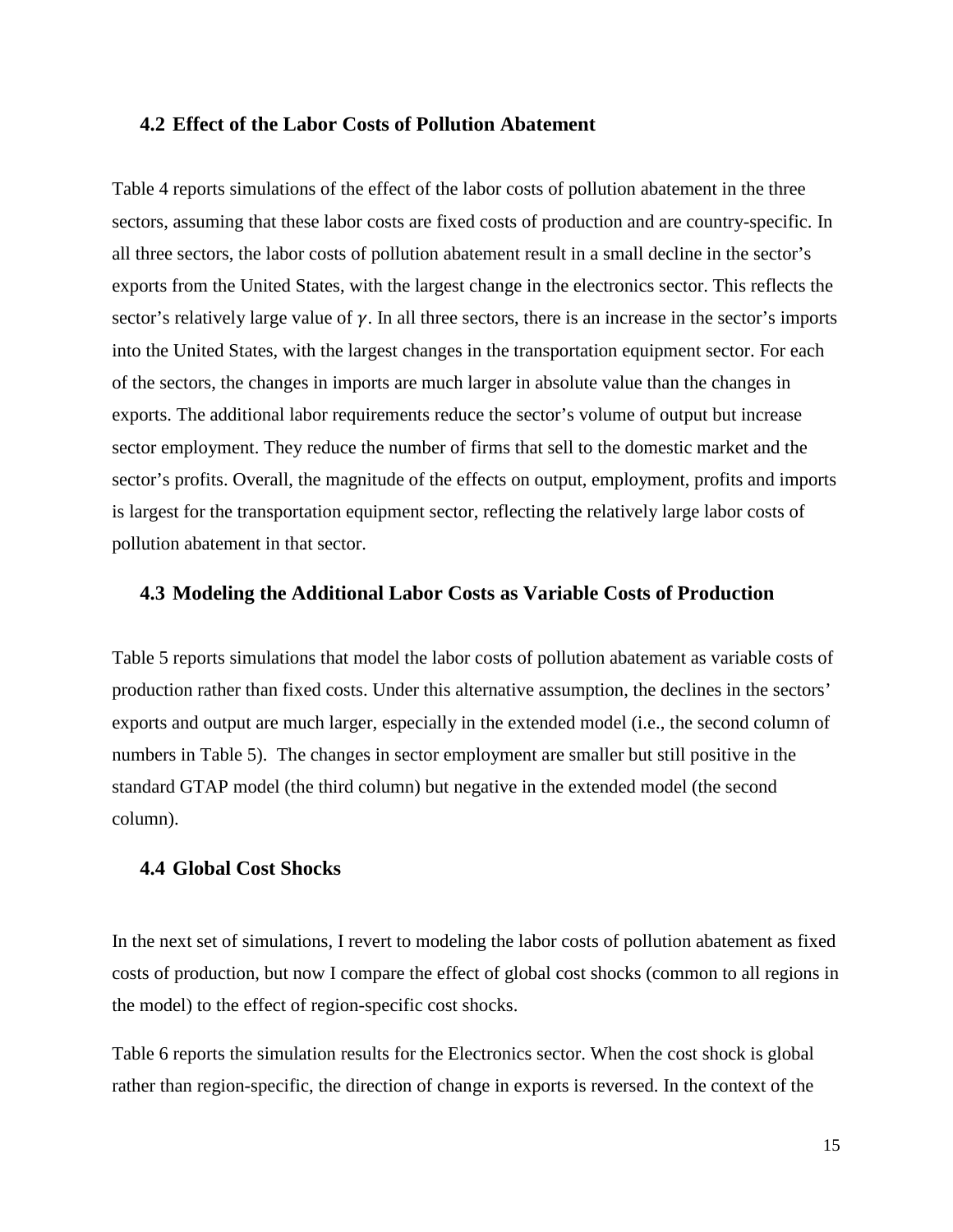model, a global increase in fixed costs of production increases exports from every region. In contrast, the change in imports is similar whether the labor cost shocks are global or regionspecific. When the cost shock is global, the negative effects on the sector's output, profits, and number of domestic producers are smaller, but the positive effects on sector employment are magnified. These patterns are repeated in simulations for the other two Melitz-Chaney sectors. Tables 7 and 8 report the comparison between global and region-specific shocks for the machinery sector and the transportation equipment sector, respectively.

#### **4.5 Sensitivity to the Sector's Parameter**

Table 9 reports the simulated changes in each sector's U.S. exports and imports in response to a region-specific cost shock for alternative values of  $\gamma$ , assuming that the labor costs of pollution abatement are fixed costs of production. I repeat the simulation results for the point estimate of each sector's parameter from Table 2, and then I report the results using the upper bound of the 95% confidence interval of the sector's  $\gamma$  as a sensitivity analysis. These alternative parameter values do not alter the direction of the changes in the sector's exports and imports, but they increase the absolute magnitudes of the changes in exports.

#### **5. Conclusions**

The Melitz-Chaney model generates unconventional predictions about the impact of regulation and other fixed costs of production on international trade flows: an increase in overhead costs may have no effect on a sector's exports and may even increase exports. The specific form of the regulatory compliance costs determines both the direction and the magnitude of the changes in a sector's exports and imports.

The stark predictions of the partial equilibrium model are tempered when it is embedded within the CGE model and adjustments in the prices of factors of production and intermediate goods are taken into account. The labor costs of pollution abatement from the 2005 Pollution Abatement Cost and Expenditures survey provide an illustration of how the model can analyze the effects of domestic regulation on international trade flows. The three sectors that I examine are not especially pollution-intensive, and so the predicted trade, output, and employment effects of the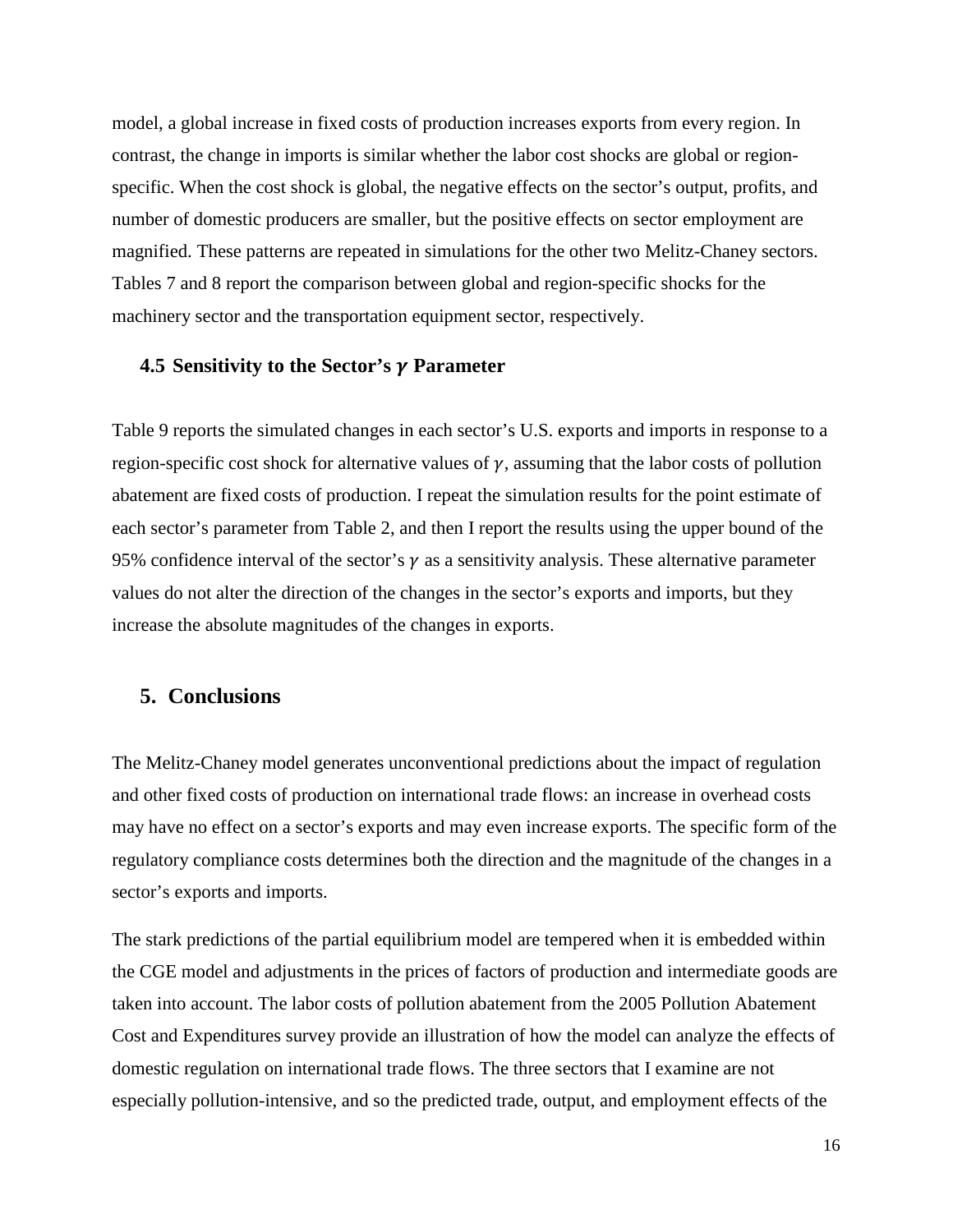sector- and region-specific labor costs are modest. However, the model is more generally applicable. It can be used to evaluate the effects of a variety of behind-the-border non-tariff measures that are structured in part as fixed costs of production.

The model provides some guidance for the design of regulations, since fixed costs of production have different trade and employment implications than costs that vary with the level of a firm's output. For example, if smaller firms in an industry are exempted from the regulatory costs that larger firms face, then the compliance costs become variable costs of production and have a greater negative impact on the sector's exports and employment. For this reason, when drawing policy conclusions in a specific case, it is important to evaluate the structure of compliance costs along this dimension. Of course, it is also important to assess any benefits of a proposed regulation (like clear air and improved worker safety) in addition to the economic costs that are quantified in my model.

#### **References**

Anderson, J.E. and E. van Wincoop, 2003. Gravity with Gravitas: A Solution to the Border Puzzle. American Economic Review 93, 170-192.

Bernard, A.B., J. Eaton, J.B. Jensen, and S. Kortum, 2003. Plants and Productivity in International Trade. American Economic Review 93, 1268-1290.

Bernard, A.B., J.B. Jensen, S.J. Redding, and P.K. Schott, 2007. Firms in International Trade. Journal of Economic Perspectives 21, 105-130.

Bernard, A.B., S.J. Redding, and P.K. Schott, 2007. Comparative Advantage and Heterogeneous Firms. Review of Economic Studies 74, 31-66.

Chaney, T., 2008. Distorted Gravity: The Intensive and Extensive Margins of International Trade. American Economic Review 98, 1707-1721.

Helpman, E., 1981. International Trade in the Presence of Product Differentiation, Economies of Scale, and Monopolistic Competition: A Chamberlin-Heckscher-Ohlin Approach. Journal of International Economics 11, 305-340.

Helpman, E. and P. Krugman, 1985. Market Structure and Foreign Trade. MIT Press, Cambridge.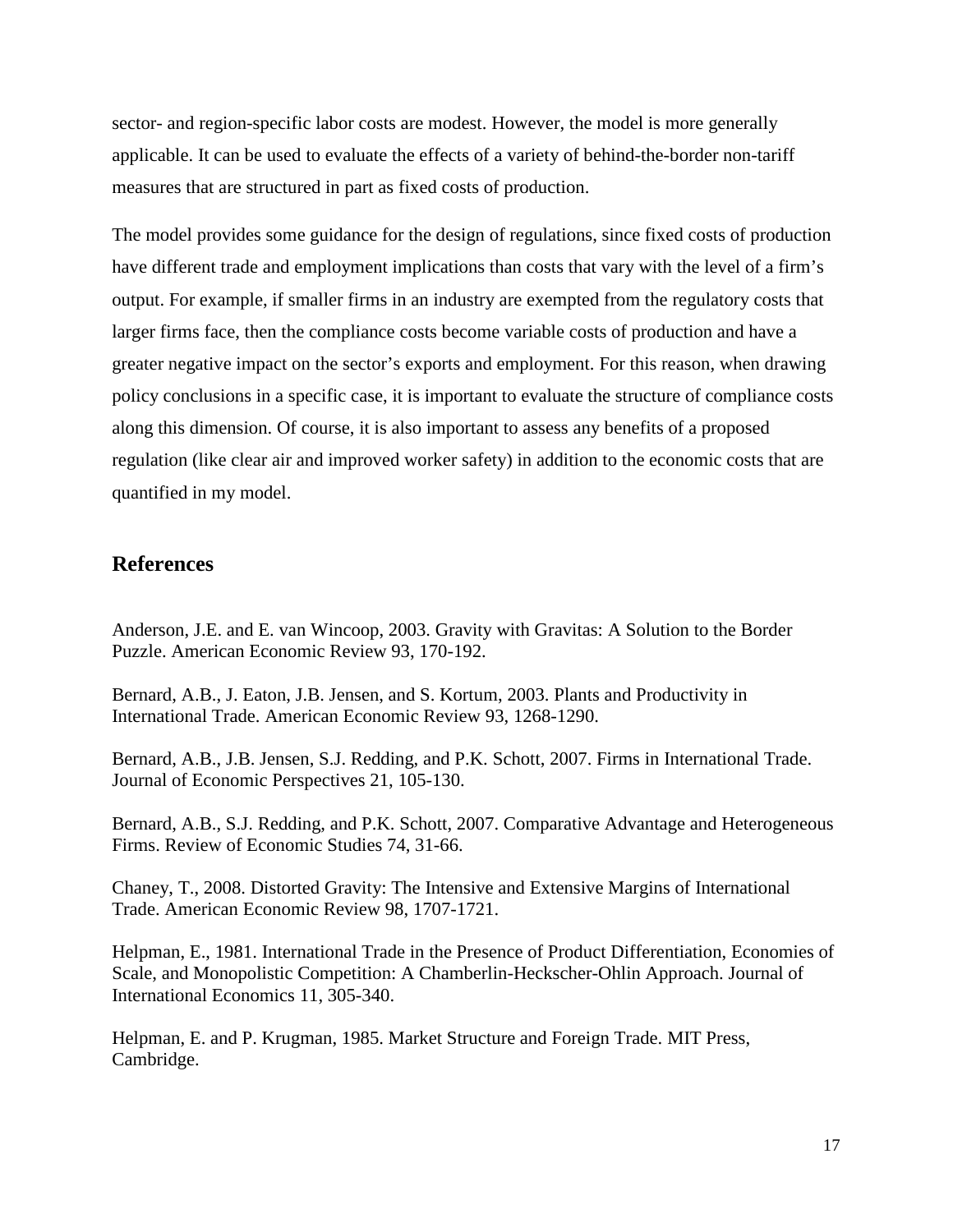Helpman, E., M.J. Melitz, and S.R. Yeaple, 2004. Export Versus FDI with Heterogeneous Firms. American Economic Review 94, 300-316.

Helpman, E., M.J. Melitz, and Y. Rubinstein, 2008. Estimating Trade Flows: Trading Partners and Trading Volumes. Quarterly Journal of Economics 123, 441-487.

Hertel, T.W., ed., 1997. Global Trade Analysis: Modeling and Applications. Cambridge University Press, New York.

Krugman, P., 1980. Scale Economies, Product Differentiation, and the Pattern of Trade. American Economic Review 70: 950-959.

Melitz, M.J., 2003. The Impact of Trade on Aggregate industry Productivity and Intra-Industry Reallocations. Econometrica 71, 1695-725.

Tybout, J.R., 2003. Plant and Firm-Level Evidence on 'New' Trade Theories, in E.K. Choi and J. Harrigan, eds. Handbook of International Trade. Basil Blackwell, Oxford.

U.S. Census Bureau, 2008. Pollution Abatement Costs and Expenditures 2005.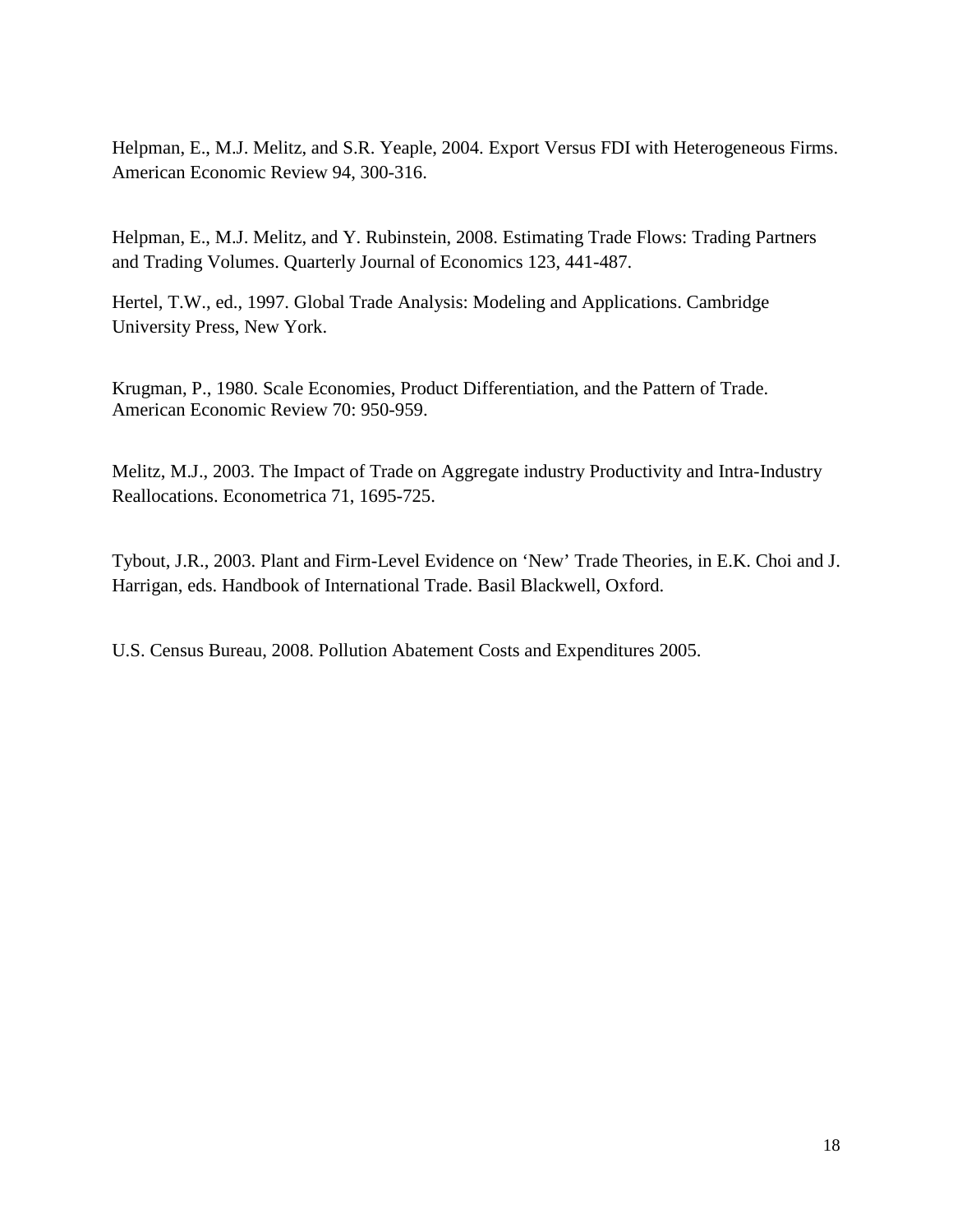# **Table 1: Aggregated GTAP Sectors and Regions**

| <b>Sectors</b>                      | <b>Regions</b>                 |                               |
|-------------------------------------|--------------------------------|-------------------------------|
| Grains and Crops                    | <b>United States</b>           | Cyprus                        |
| <b>Meats and Livestock</b>          | Oceania                        | Czech Republic                |
| Extraction                          | China                          | France                        |
| Processed Food                      | Japan                          | Germany                       |
| <b>Textiles and Wearing Apparel</b> | <b>Rest of East Asia</b>       | Greece                        |
| Electronics                         | Indonesia                      | Ireland                       |
| Machinery (other than Electronics)  | Malaysia                       | Italy                         |
| <b>Transportation Equipment</b>     | Philippines                    | Norway                        |
| Other Light Manufacturing           | Singapore                      | Poland                        |
| Other Heavy Manufacturing           | Rest of South East Asia        | Portugal                      |
| Utilities and Construction          | India                          | Russia                        |
| <b>Transport Services</b>           | <b>Rest of South Asia</b>      | Spain                         |
| <b>Other Services</b>               | Canada                         | Switzerland                   |
|                                     | Mexico                         | Turkey                        |
|                                     | Argentina                      | <b>United Kingdom</b>         |
| <b>Factor Endowments</b>            | <b>Brazil</b>                  | <b>Rest of Western Europe</b> |
| <b>Highly Skilled Labor</b>         | Chile                          | Eastern Europe                |
| Less Skilled Labor                  | Venezuela                      | Egypt                         |
| Capital                             | <b>Rest of South America</b>   | Rest of the Middle East       |
| <b>National Resources</b>           | Costa Rica                     | And Northern Africa           |
| Land                                | Panama                         | <b>Botswana</b>               |
|                                     | <b>Rest of Central America</b> | Ethiopia                      |
|                                     | and the Caribbean              | South Africa                  |
|                                     | Austria                        | Rest of Sub-Saharan Africa    |
|                                     | Belgium                        | Rest of the World             |
|                                     |                                |                               |
|                                     |                                |                               |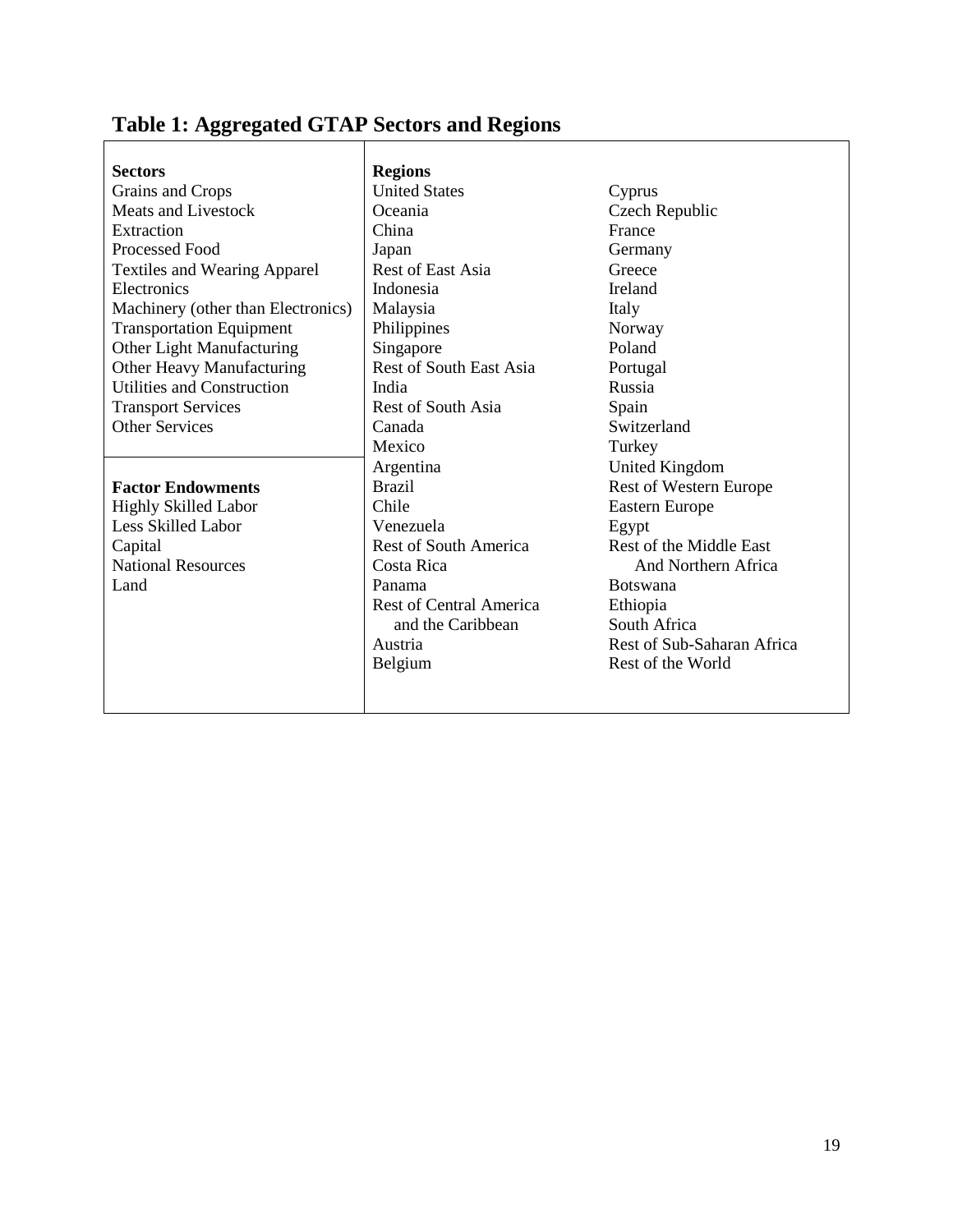|                                                                             | Electronics<br>Sector       | Machinery<br>Sector        | Transportation<br>Equipment<br>Sector |
|-----------------------------------------------------------------------------|-----------------------------|----------------------------|---------------------------------------|
| <b>Using the Freight and Import Duties</b><br><b>Measure of Trade Costs</b> |                             |                            |                                       |
| Estimate of $\gamma$                                                        | 9.897<br>$(6.943 - 12.851)$ | 6.419<br>$(3.994 - 8.845)$ | 7.271<br>$(4.910 - 9.632)$            |
| $R^2$ Statistic                                                             | 0.9884                      | 0.9875                     | 0.9687                                |
| F Statistic for the<br><b>Region Fixed Effects</b>                          | 681.65                      | 671.69                     | 254.43                                |
| F Statistic for the<br><b>Year Fixed Effects</b>                            | 6.81                        | 25.54                      | 10.33                                 |
| Number of Observation                                                       | 506                         | 506                        | 504                                   |
| <b>Using the Freight Only</b><br><b>Measure of Trade Costs</b>              |                             |                            |                                       |
| Estimate of $\gamma$                                                        | 9.932<br>$(6.957 - 12.907)$ | 7.197<br>$(4.808 - 9.586)$ | 7.842<br>$(5.482 - 10.202)$           |
| $R^2$ Statistic                                                             | 0.9884                      | 0.9877                     | 0.9691                                |
| F Statistic for the<br><b>Region Fixed Effects</b>                          | 672.75                      | 654.62                     | 241.42                                |
| F Statistic for the<br><b>Year Fixed Effects</b>                            | 6.94                        | 26.14                      | 10.32                                 |
| Number of Observation                                                       | 506                         | 506                        | 504                                   |

## **Table 2: Econometric Estimates of the Pareto Distribution Parameter**

Note: The 95% confidence intervals are reported in parentheses under the point estimates. All regressions include country fixed effects and year fixed effects.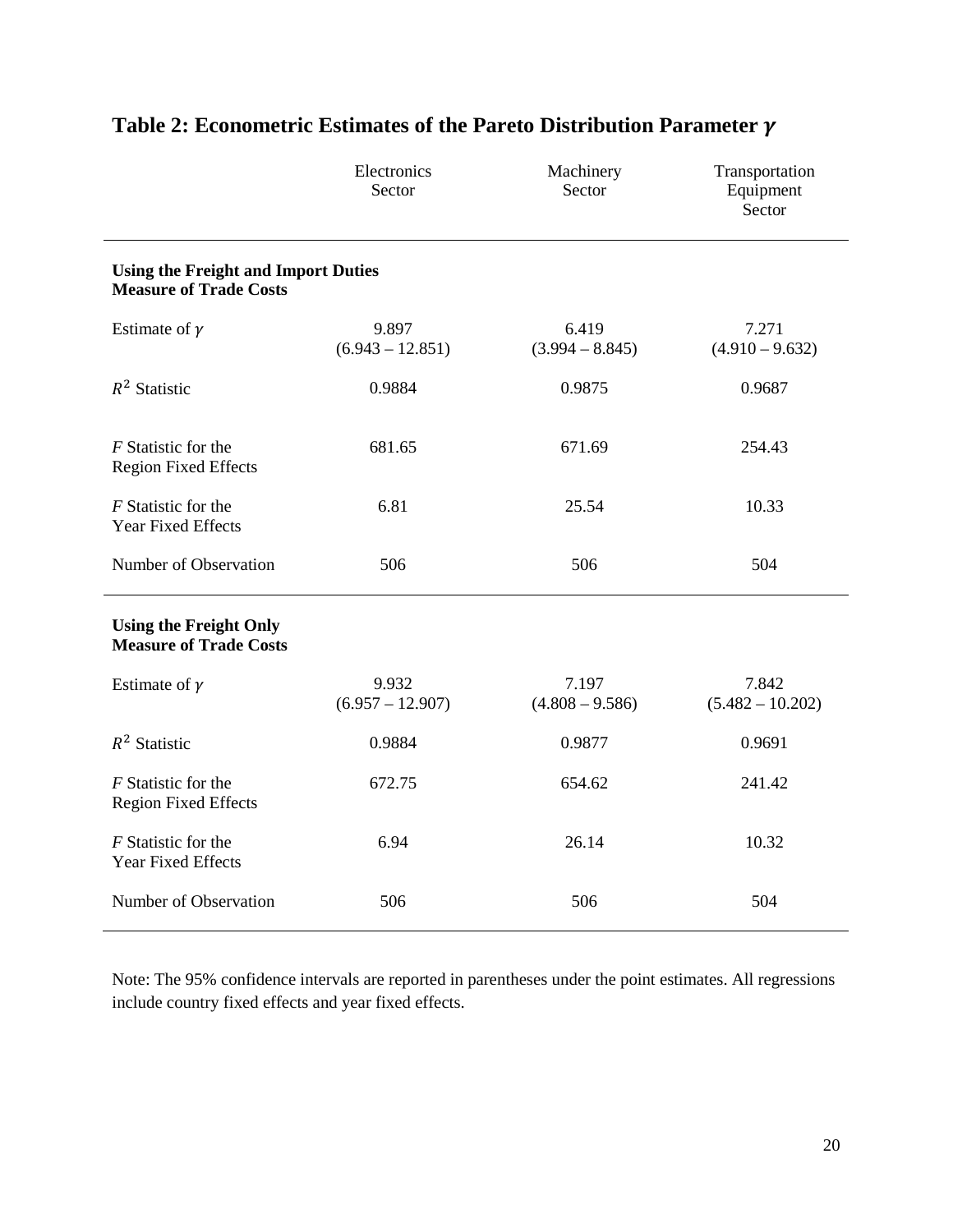### **Table 3: Pollution Abatement Costs in 2005**

Reported in millions of dollars and as a share of the sector's annual total for each cost category.

|                               | Electronics<br>Sector | Machinery<br>Sector | Transportation<br>Equipment<br>Sector |
|-------------------------------|-----------------------|---------------------|---------------------------------------|
| Labor Costs, including        | \$329.8 million       | $$322.0$ million    | \$699.4 million                       |
| Contract Work                 | 0.4076%               | 0.3518%             | 0.5807%                               |
| <b>Energy Costs</b>           | $$142.4$ million      | \$81.1 million      | \$377.1 million                       |
|                               | 5.5749%               | 2.2732%             | 8.3459%                               |
| <b>Materials and Supplies</b> | \$86.2 million        | \$48.8 million      | $$102.5$ million                      |
|                               | 0.0662%               | 0.0252%             | 0.0247%                               |
| Capital Expenditures          | $$155.9$ million      | \$80.4 million      | $$260.1$ million                      |
|                               | 0.9870%               | 0.9226%             | 1.7023%                               |

Sources:

2005 Pollution Abatement Cost and Expenditures survey and 2005 Annual Survey of Manufactures,

U.S. Census Bureau.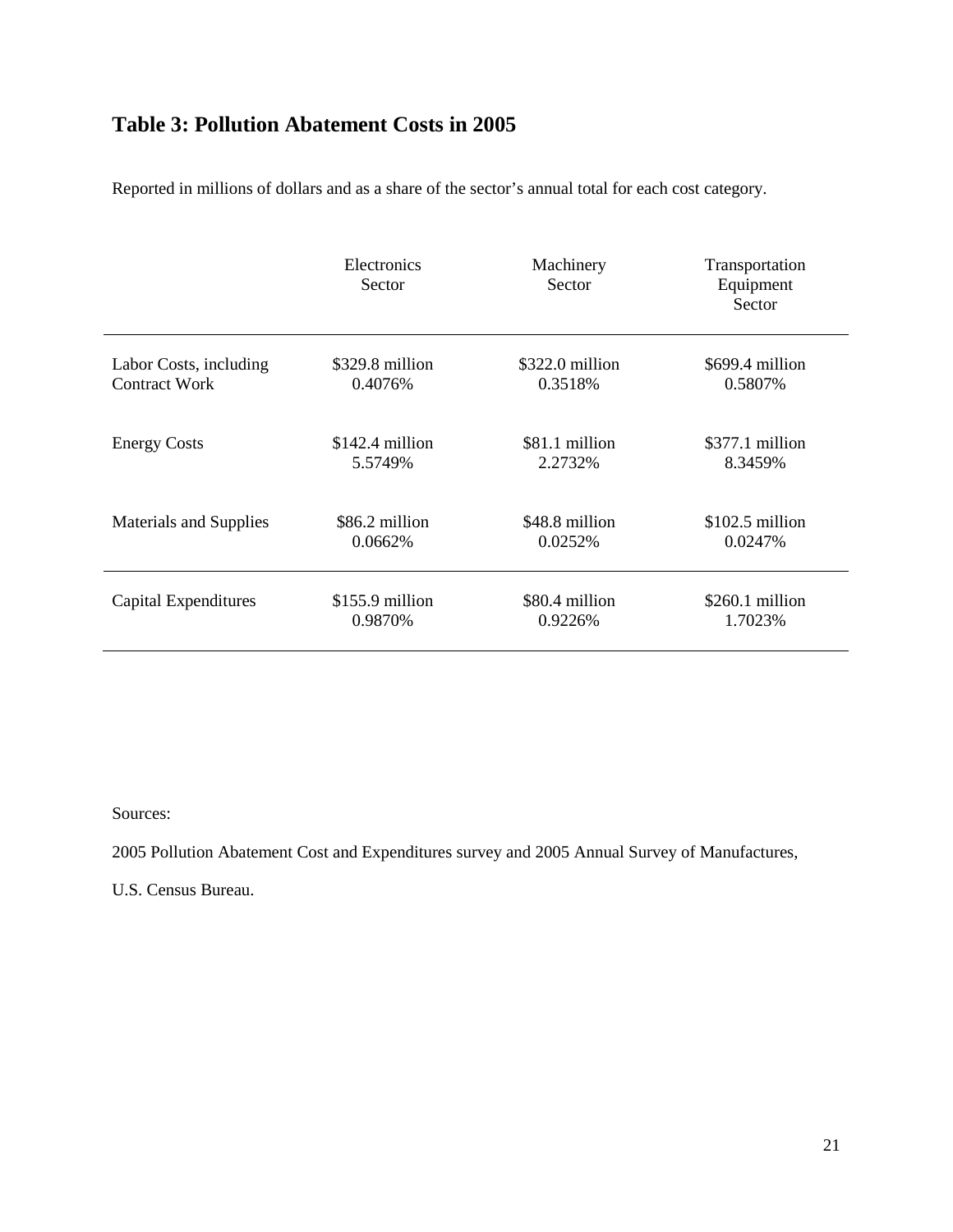|                                                                        | Electronics<br>Sector                                | Machinery<br>Sector                                  | Transportation<br>Equipment<br>Sector             |
|------------------------------------------------------------------------|------------------------------------------------------|------------------------------------------------------|---------------------------------------------------|
| <b>Labor Costs Associated</b><br>with Pollution Abatement              | \$329.8 million                                      | \$322.0 million                                      | \$699.4 million                                   |
| Value of U.S. Exports in the Sector<br>(GTAP variable vxwfob)          | $-0.0545%$<br>-\$67.6 million                        | $-0.0030%$<br>-\$3.7 million                         | $-0.0135%$<br>-\$19.9 million                     |
| Value of U.S. Imports in the Sector<br>(GTAP variable viwcif)          | 0.0635%<br>\$174.6 million                           | 0.0069%<br>\$11.8 million                            | 0.1193%<br>\$305.3 million                        |
| U.S. Output in the Sector<br>(GTAP variable qo)                        | $-0.0787%$                                           | $-0.0043%$                                           | $-0.0955%$                                        |
| Sector Employment in the U.S.<br>(GTAP variable qfe)                   |                                                      |                                                      |                                                   |
| Less Skilled Labor<br>Highly Skilled Labor                             | 0.0842%<br>0.0840%                                   | 0.0112%<br>0.0110%                                   | 0.2339%<br>0.2339%                                |
| Number of Firms in the Sector<br>That Sell in the U.S. Domestic Market | $-0.9076%$                                           | $-1.1803%$                                           | $-0.9887%$                                        |
| Number of Firms in the Sector<br>That Export from the United States    |                                                      |                                                      |                                                   |
| to Canada<br>to the UK<br>to Japan<br>to Germany                       | $-0.0457%$<br>$-0.1899%$<br>$-0.1826%$<br>$-0.1933%$ | $-0.0700%$<br>$-0.0191%$<br>$-0.0169%$<br>$-0.0195%$ | 0.0565%<br>$-0.0969%$<br>$-0.0663%$<br>$-0.0831%$ |
| to China                                                               | $-0.1489%$                                           | $-0.0179%$                                           | $-0.1018%$                                        |
| Profits of U.S. Producers in the Sector                                | $-0.1574%$                                           | $-0.0488%$                                           | $-0.4474%$                                        |

# **Table 4: Economic Impact of the Sector's Pollution Abatement Labor Costs**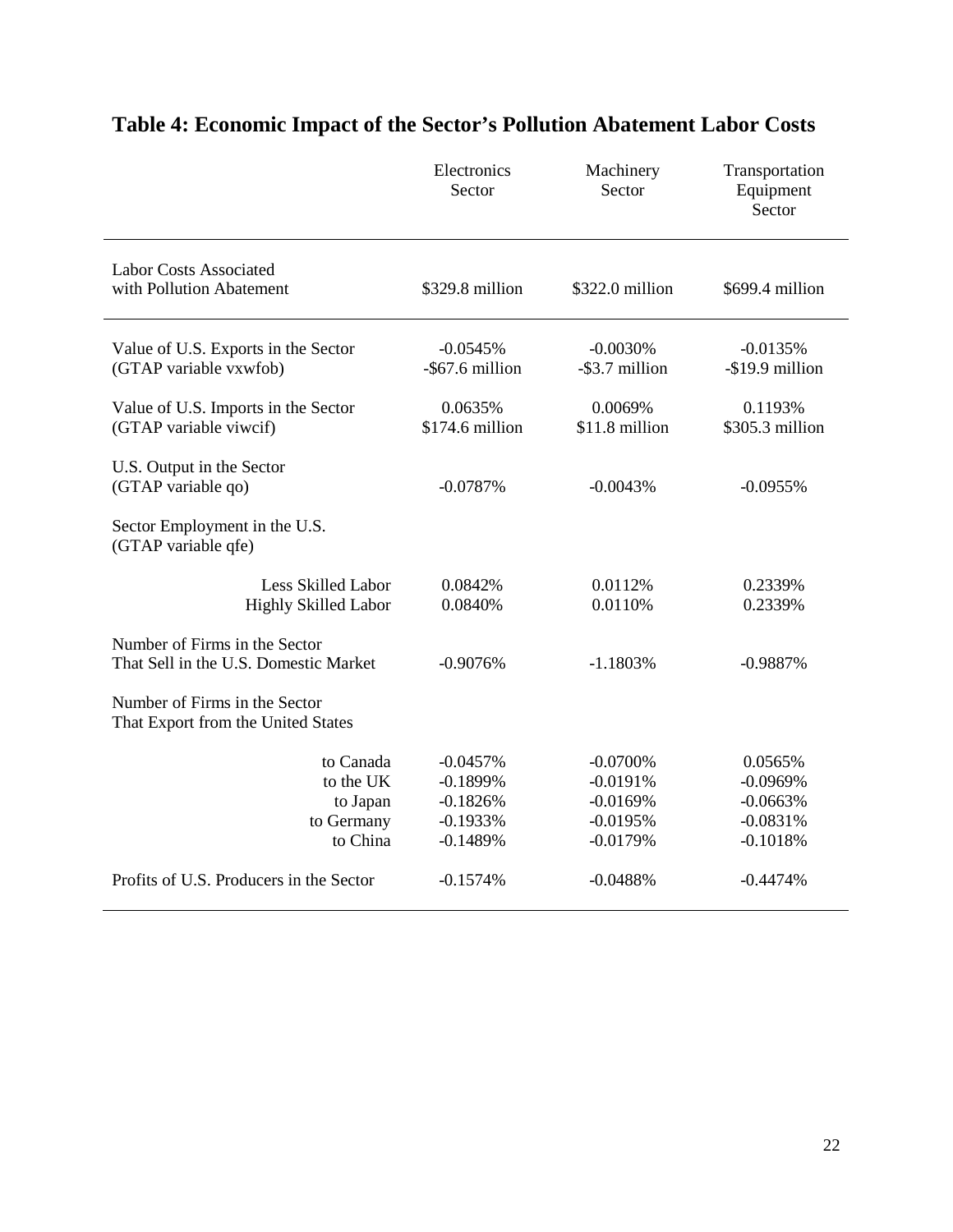## **Table 5: Economic Impact of the Sector's Pollution Abatement Labor Costs Modeled as Variable, Rather Than Fixed, Costs of Production in the Transportation Sector**

|                                                      | Modeled as            | Modeled as            | Modeled as            |
|------------------------------------------------------|-----------------------|-----------------------|-----------------------|
|                                                      | Fixed Costs in        | Variable Costs in     | Variable Costs in     |
|                                                      | <b>Extended Model</b> | Extended Model        | <b>Standard Model</b> |
| Value of U.S. Exports in the Sector                  | $-0.0135%$            | $-1.8859\%$           | $-0.3724%$            |
| (GTAP variable vxwfob)                               | -\$19.9 million       | $-$ \$2,830.3 million | $-$ \$550.4 million   |
| Value of U.S. Imports in the Sector                  | 0.1193%               | 0.2653%               | 0.1764\%              |
| (GTAP variable viwcif)                               | \$305.3 million       | \$677.8 million       | \$451.1 million       |
| U.S. Output in the Sector<br>(GTAP variable qo)      | $-0.0955\%$           | $-0.8857\%$           | $-0.2770%$            |
| Sector Employment in the U.S.<br>(GTAP variable qfe) |                       |                       |                       |
| Less Skilled Labor                                   | 0.2339%               | $-0.8171%$            | $0.1564\%$            |
| <b>Highly Skilled Labor</b>                          | 0.2339%               | $-0.8171%$            | 0.1557\%              |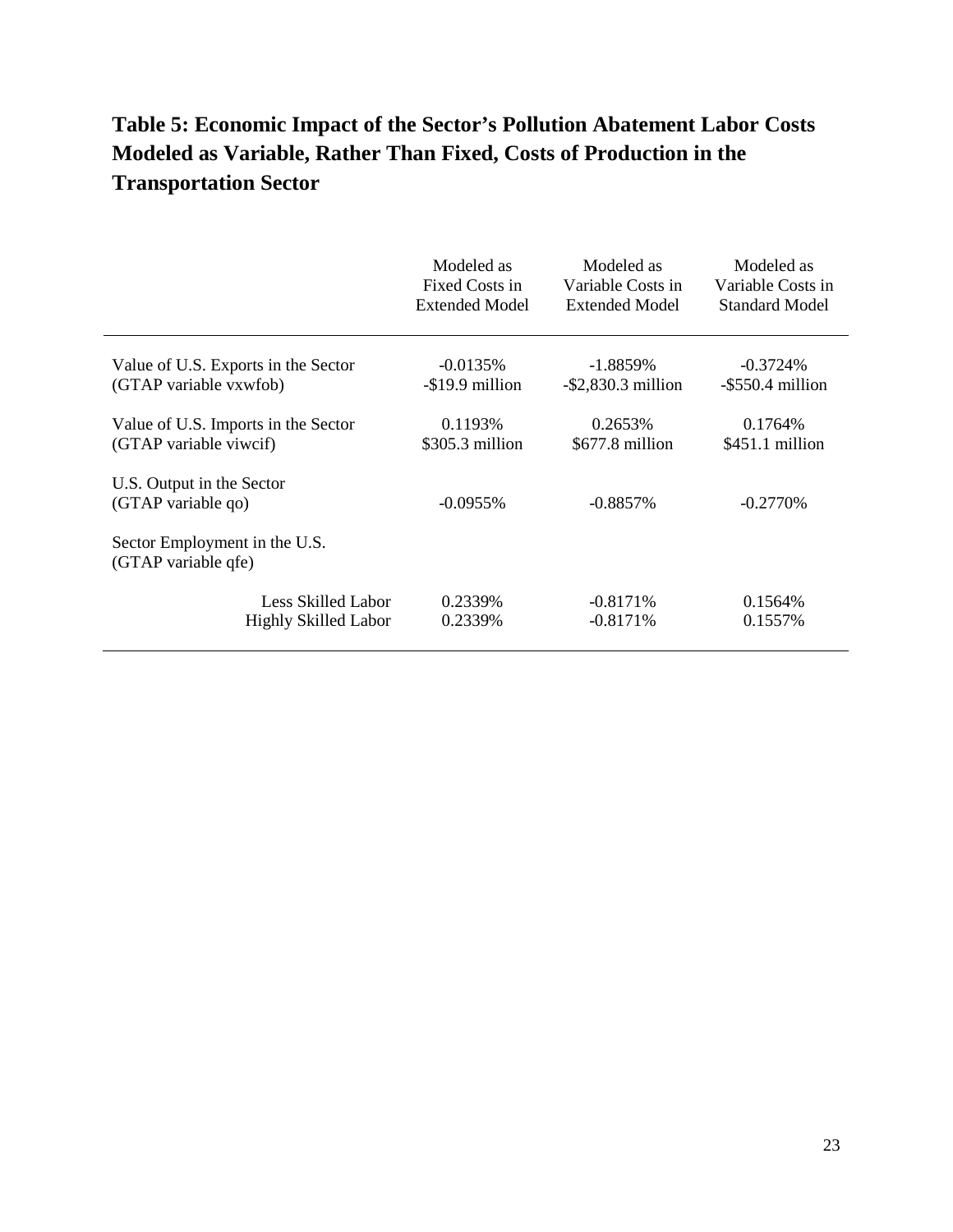## **Table 6: Economic Impact of the Sector's Pollution Abatement Labor Costs Global Cost Shock Compared to Region-Specific Cost Shock in the Electronics Sector**

|                                                                        | Region-Specific<br><b>Cost Shock</b>                               | Global<br><b>Cost Shock</b>                            |
|------------------------------------------------------------------------|--------------------------------------------------------------------|--------------------------------------------------------|
| Value of U.S. Exports in the Sector<br>(GTAP variable vxwfob)          | $-0.0545%$<br>-\$67.6 million                                      | 0.0210%<br>\$26.1 million                              |
| Value of U.S. Imports in the Sector<br>(GTAP variable viwcif)          | 0.0635%<br>\$174.6 million                                         | 0.0659%<br>\$181.1 million                             |
| U.S. Output in the Sector<br>(GTAP variable qo)                        | $-0.0787%$                                                         | $-0.0459%$                                             |
| Sector Employment in the United States<br>(GTAP variable qfe)          |                                                                    |                                                        |
| <b>Less Skilled Labor</b><br>HighlySkilled Labor                       | 0.0842%<br>0.0840%                                                 | 0.1361%<br>0.1359%                                     |
| Number of Firms in the Sector<br>That Sell in the U.S. Domestic Market | $-0.9076%$                                                         | $-0.8590%$                                             |
| Number of Firms in the Sector<br>That Export from the United States    |                                                                    |                                                        |
| to Canada<br>to the UK<br>to Japan<br>to Germany<br>to China           | $-0.0457%$<br>$-0.1899%$<br>$-0.1826%$<br>$-0.1933%$<br>$-0.1489%$ | 0.0568%<br>$-0.0165%$<br>0.1926%<br>0.0050%<br>0.0171% |
| Profits of U.S. Producers in the Sector                                | $-0.1574%$                                                         | $-0.1484%$                                             |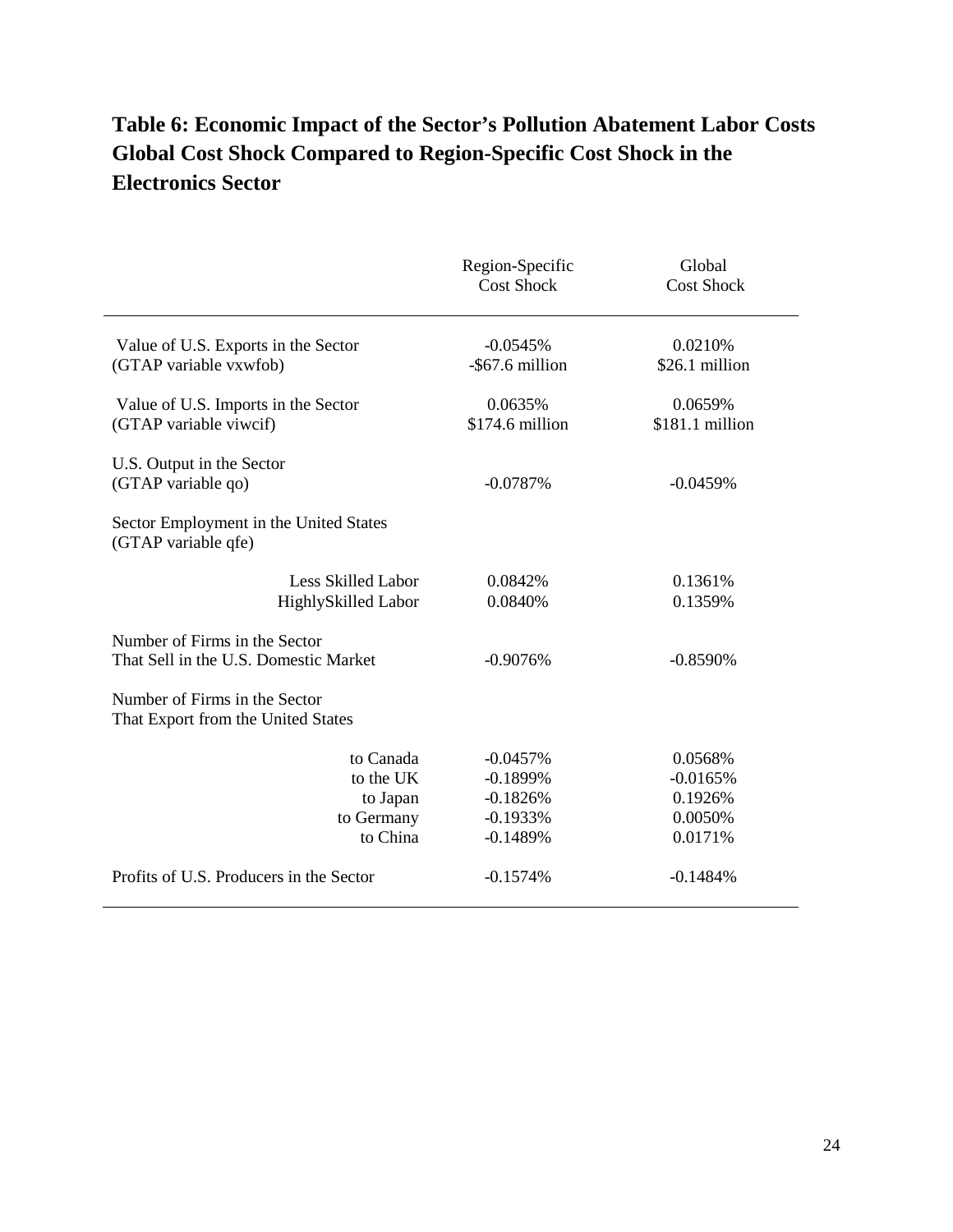### **Table 7: Economic Impact of the Sector's Pollution Abatement Labor Costs Global Cost Shock Compared to Region-Specific Cost Shock in the Machinery Sector**

|                                                                        | Region-Specific<br><b>Cost Shock</b>                               | Global<br><b>Cost Shock</b>                         |
|------------------------------------------------------------------------|--------------------------------------------------------------------|-----------------------------------------------------|
| Value of U.S. Exports in the Sector<br>(GTAP variable vxwfob)          | $-0.0030%$<br>-\$3.7 million                                       | 0.0009%<br>\$1.1 million                            |
| Value of U.S. Imports in the Sector<br>(GTAP variable viwcif)          | 0.0069%<br>\$11.8 million                                          | 0.0070%<br>\$11.9 million                           |
| U.S. Output in the Sector<br>(GTAP variable qo)                        | $-0.0043%$                                                         | $-0.0034%$                                          |
| Sector Employment in the United States<br>(GTAP variable qfe)          |                                                                    |                                                     |
| <b>Less Skilled Labor</b><br><b>Highly Skilled Labor</b>               | 0.0112%<br>0.0110%                                                 | 0.0137%<br>0.0135%                                  |
| Number of Firms in the Sector<br>That Sell in the U.S. Domestic Market | $-1.1803%$                                                         | $-1.1791%$                                          |
| Number of Firms in the Sector<br>That Export from the United States    |                                                                    |                                                     |
| to Canada<br>to the UK<br>to Japan<br>to Germany<br>to China           | $-0.0700%$<br>$-0.0191%$<br>$-0.0169%$<br>$-0.0195%$<br>$-0.0179%$ | 0.0039%<br>0.0044%<br>0.0168%<br>0.0061%<br>0.0150% |
| Profits of U.S. Producers in the Sector                                | $-0.0488%$                                                         | $-0.0541%$                                          |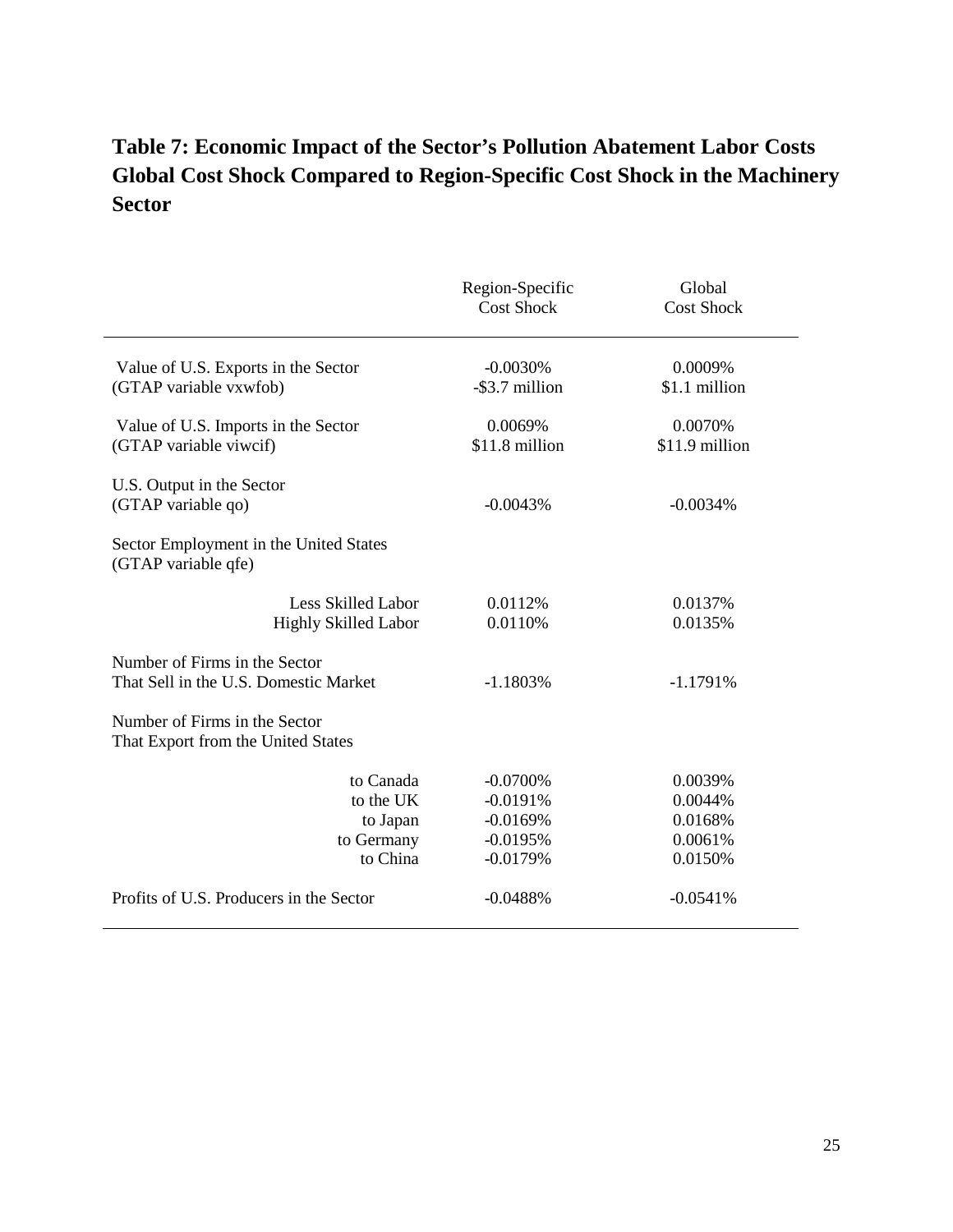## **Table 8: Economic Impact of the Sector's Pollution Abatement Labor Costs Global Cost Shock Compared to Region-Specific Cost Shock in the Transportation Equipment Sector**

|                                                                        | Region-Specific<br><b>Shock</b>                                 | Global<br>Shock                                     |
|------------------------------------------------------------------------|-----------------------------------------------------------------|-----------------------------------------------------|
| Value of U.S. Exports in the Sector<br>(GTAP variable vxwfob)          | $-0.0135%$<br>-\$19.9 million                                   | 0.1943%<br>\$285.5 million                          |
| Value of U.S. Imports in the Sector<br>(GTAP variable viwcif)          | 0.1193%<br>\$305.3 million                                      | 0.1251%<br>\$319.9 million                          |
| U.S. Output in the Sector<br>(GTAP variable qo)                        | $-0.0955%$                                                      | $-0.0215%$                                          |
| Sector Employment in the United States<br>(GTAP variable qfe)          |                                                                 |                                                     |
| <b>Less Skilled Labor</b><br><b>Highly Skilled Labor</b>               | 0.2339%<br>0.2339%                                              | 0.3475%<br>0.3481%                                  |
| Number of Firms in the Sector<br>That Sell in the U.S. Domestic Market | $-0.9887%$                                                      | $-0.9207%$                                          |
| Number of Firms in the Sector<br>That Export from the United States    |                                                                 |                                                     |
| to Canada<br>to the UK<br>to Japan<br>to Germany<br>to China           | 0.0565%<br>$-0.0969%$<br>$-0.0663%$<br>$-0.0831%$<br>$-0.1018%$ | 0.3750%<br>0.3891%<br>0.5881%<br>0.3937%<br>0.7825% |
| Profits of U.S. Producers in the Sector                                | $-0.4474%$                                                      | $-0.4628%$                                          |